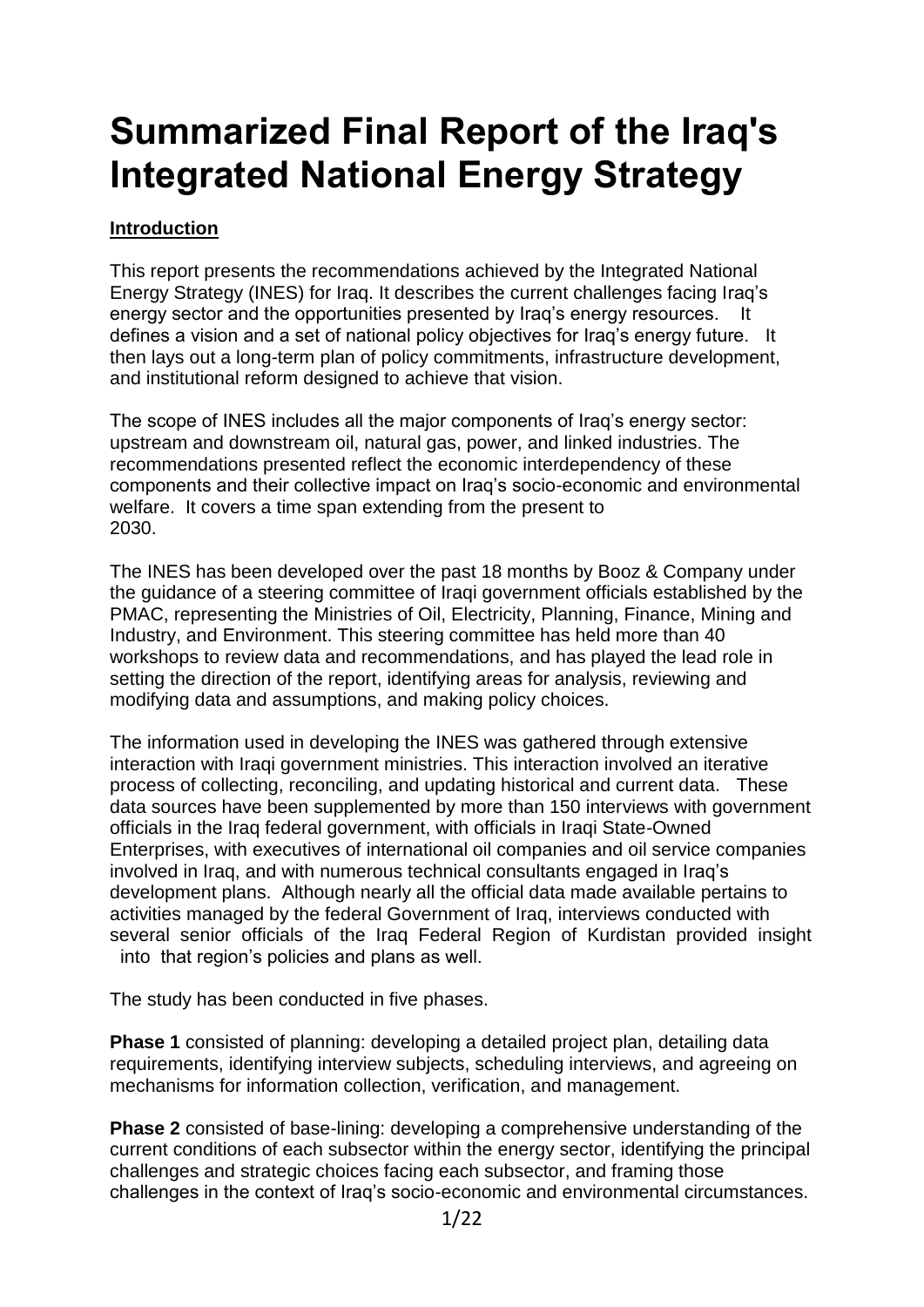**Phase 3** consisted of formulating the strategy: defining a vision and strategic evaluation framework, identifying broad strategic choices, and selecting an overall strategic design.

**Phase 4** consisted of detailing the strategy: developing integrated infrastructure priorities, specifying the scope, timing, and sequence of investments, allocating resources to uses, and identifying the institutional reforms needed to effect these plans.

**Phase 5** consisted of finalizing the report: preparing final documentation, reviewing conclusions with the PMAC and with Iraq Ministries, and clarifying recommendations.

Iraq is endowed with one of the world's richest supplies of oil and gas. Properly developed, this endowment can be the foundation of a diverse, productive, and continually growing economy. In order to realize this potential, Iraq needs strategic clarity in two areas. The first area is economic, involving resource allocation and capital investments. The second is institutional, involving accountabilities, capabilities, governance, and industry structure.

Because multiple institutions must work together to accomplish the purposes of an integrated energy strategy, a clear economic roadmap is needed that sets a shared agenda. Because that agenda can be accomplished only through effective management of a large number of complex, interconnected tasks, strong institutional roles and capabilities also are needed. The INES recognizes this dual need for economic and institutional direction, and provides recommendations in both areas.

#### **Chapters of the Final Report explain the following:**

**Chapter 1** presents an introduction to the Integrated National Energy Strategy Final Report. **Chapter 2** provides a description of Iraq's energy sector baseline. It summarizes Iraq's current energy position and existing development plans, and describes the challenges faced by the sector.

**Chapter 3** considers the socio-economic context in which the energy sector operates, and the particular stresses that the energy sector imposes on the environment

**Chapter 4** describes the framework used to define the strategy: beginning with a vision statement, proceeding to strategic objectives, and analyzing the strategic building blocks of supply, demand, and resource allocation priorities.

**Chapter 5** describes and explains the INES economic plan. It evaluates that plan against the defined INES policy objectives, and assesses its risks and sensitivities.

**Chapter 6** turns to the institutional dimension of INES, describing at a strategic level the legal and institutional initiatives needed to implement effectively the plan described in Chapter 5.

**Chapter 7** lays out a timeline of steps required by INES, defines the key metrics by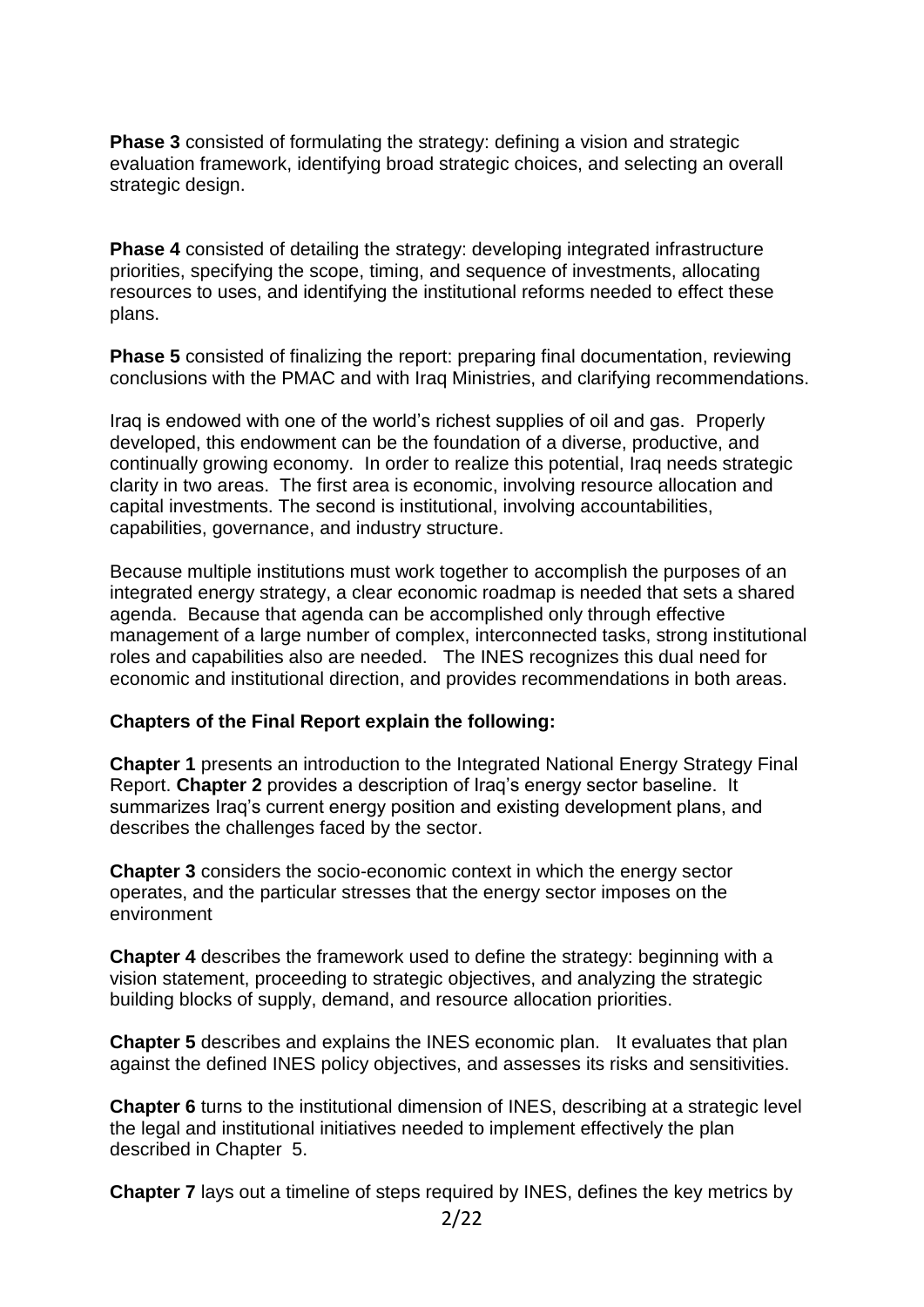which progress should be assessed, and recommends a structure for providing ongoing INES oversight, execution, and coordination.

The INES is designed to provide a common strategic agenda for the various entities involved in

directing and managing Iraq's energy sector. Major planning efforts are still r equired to develop the technical, budgetary, and organizational details of this strategy. Decisions regarding site locations, infrastructure configuration, environmental remediation, and many other issues need to be made on the basis of detailed technical analysis. INES provides a framework for these further studies and decisions, and specifies many of the subjects they need to address, but it is not a substitute for them.

The current narrative document summarizes INES findings, analyses, and recommendations. The appendices to this document provide further supporting detail. The narrative and appendices together constitute the final INES report.

## **Summary of the Final Report**

This report recommends an Integrated National Energy Strategy (INES) for Iraq. It defines a vision for Iraq's energy future, assesses the energy resources available to Iraq, and considers options for deploying those resources. On that basis it proposes a long-term plan of investment, infrastructure development, and institutional reform.

The report covers a time span extending to the year 2030. It includes all the major components

of Iraq's energy sector: upstream and downstream oil, natural gas, power, and linked industries. It takes an integrated perspective toward these subsectors, analyzing their interactions with each other and assessing strategic alternatives in terms of their impact on the sector as a whole rather than on any single subsector. Additionally, the report considers not only the energy sector's internal economic dynamics but also its broader socio-economic and environmental context.

Iraq's overall economy is closely linked to the performance of its energy sector. Both have suffered from forty years of intermittent warfare and international sanctions. Iraq today has oil and gas reserves that rank among the world's largest, yet the infrastructure needed to take advantage of these resources is in disrepair, industries that depend on these resources are virtually non-existent, and Iraq's electric power system is chronically unable to meet demand.

The aim of the INES is to define a plan that will reverse this deterioration and develop Iraq's energy resources to their full potential. This aim is reflected in the INES vision statement.

*"Develop the Energy sector in a coherent, sustainable and environmentfriendly manner to meet domestic energy needs, foster the growth of a diversified national economy, improve the standard of living of Iraqi citizens, create employment, and position Iraq as a major player in regional and global energy markets"*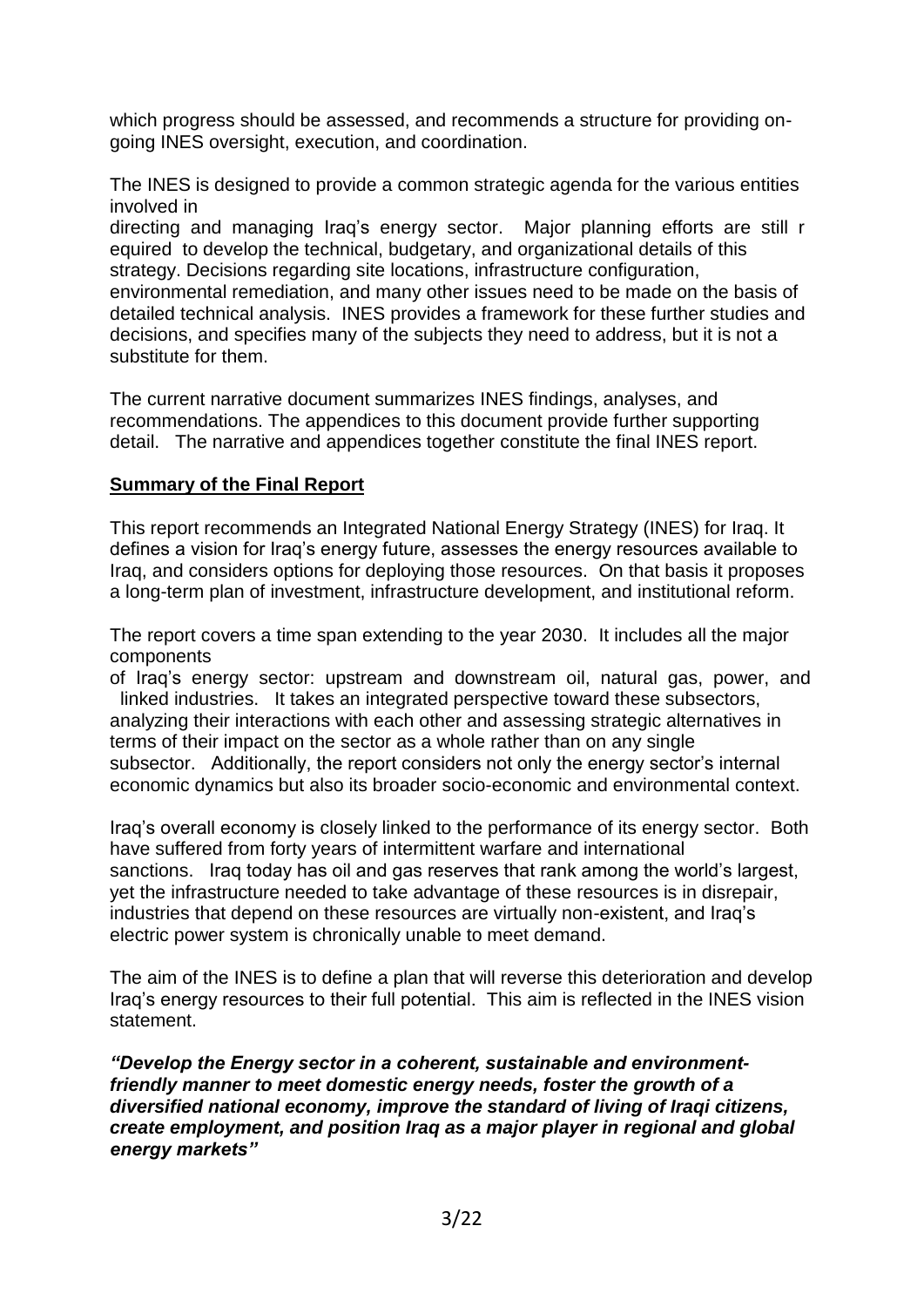From this vision statement, five dimensions of evaluation have been defined which shape the strategic choices of INES.



# **Exhibit ES - 1: INES Strategy Evaluation Dimensions**

The program of investments and reforms set forth in INES provides major gains on all these dimensions and lays a foundation for future national prosperity. Accomplishing this program, however, will require purposeful and coordinated government action and institutional commitment.

In particular:

- INES requires immediate infrastructure development across all energy subsectors: oil (upstream and downstream), gas, power, and industry. Development must be rapid, but also balanced. These subsectors are interdependent. Each depends for its own advancement on advances in the others. They need to evolve in parallel.
- The delivery of INES benefits cannot begin until the basic infrastructure for all of these subsectors is in place. The next three years of infrastructure development are critical to the success of INES. Once effective linkages have been established among the various energy subsectors, enormous benefits will begin flowing to the people of Iraq. On the other hand, breakdowns in those linkages will create supply bottlenecks that waste time, resources, and opportunity.
- In order to accomplish the ambitious short-term INES infrastructure program, Iraq's energy-sector Ministries will need to focus intensely on specific critical tasks. These tasks are enumerated in the INES.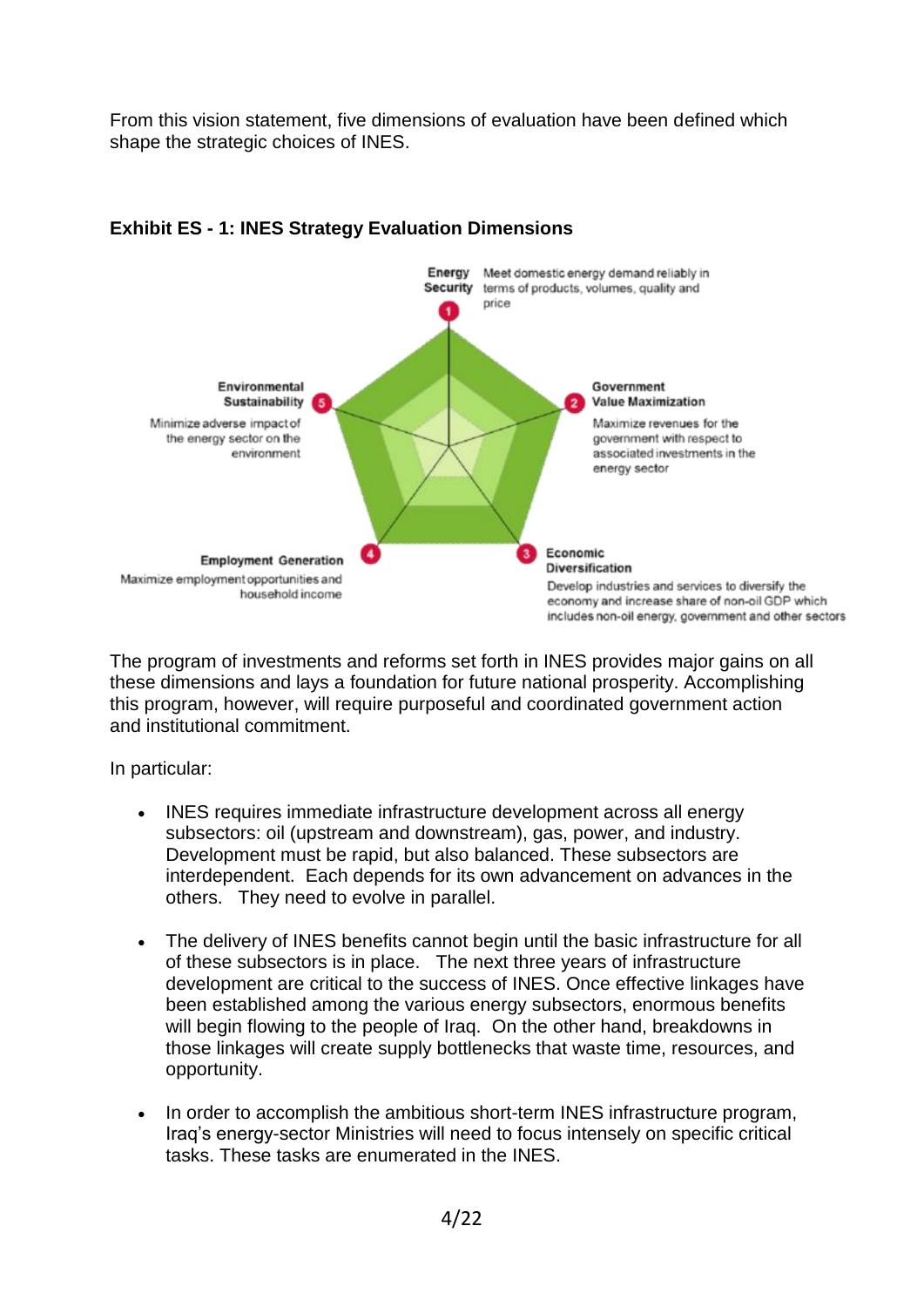- Rapid, sustained, and balanced growth in the medium- and long-term phases of INES will require fundamental institutional reforms. Energy-sector Ministries will need to reorganize. They also will need to establish regulations, programs, and institutions that encourage private-sector participation in the energy sector. International investment needs to be encouraged in order to introduce worldclass standards of technology, performance, and transparency. Local private investment needs to be encouraged in order to build domestic skills and entrepreneurship and to diversify economic development.
- Along with managing large and immediate growth in infrastructure, Iraq's Ministries also will need to foster rapid growth in institutional capabilities. In particular, they will need to employ a variety of tools to stem and to reverse the flight of talent from Iraq, and to build professional capabilities in such areas as accounting, engineering, planning, contracting, law, and general management.
- Implementation of INES will require a strong INES governance mechanism that sets benchmarks, monitors progress, addresses obstacles, adapts plans to new circumstances, and ensures continual coordination among Ministries. Such a response system of governance and coordination will mitigate the downside risk of not achieving the full benefits of INES by minimizing slippages and under-performance.

Iraq is endowed with great resource wealth. Its challenge is to unlock that wealth through a coordinated plan of development, managed through capable institutions. INES sets forth a strategy for meeting that challenge.

## *The Upstream Oil Subsector*

Iraq's economy is closely linked to oil production. Forty five percent of Iraq's GDP and ninety percent of the federal government's revenue in 2010 came from oil exports. Iraq's prosperity depends on a sustained revival of oil production and prudent use of the wealth it creates.

## **Exhibit ES - 2: Linkage between Iraqi Oil Production and Prosperity**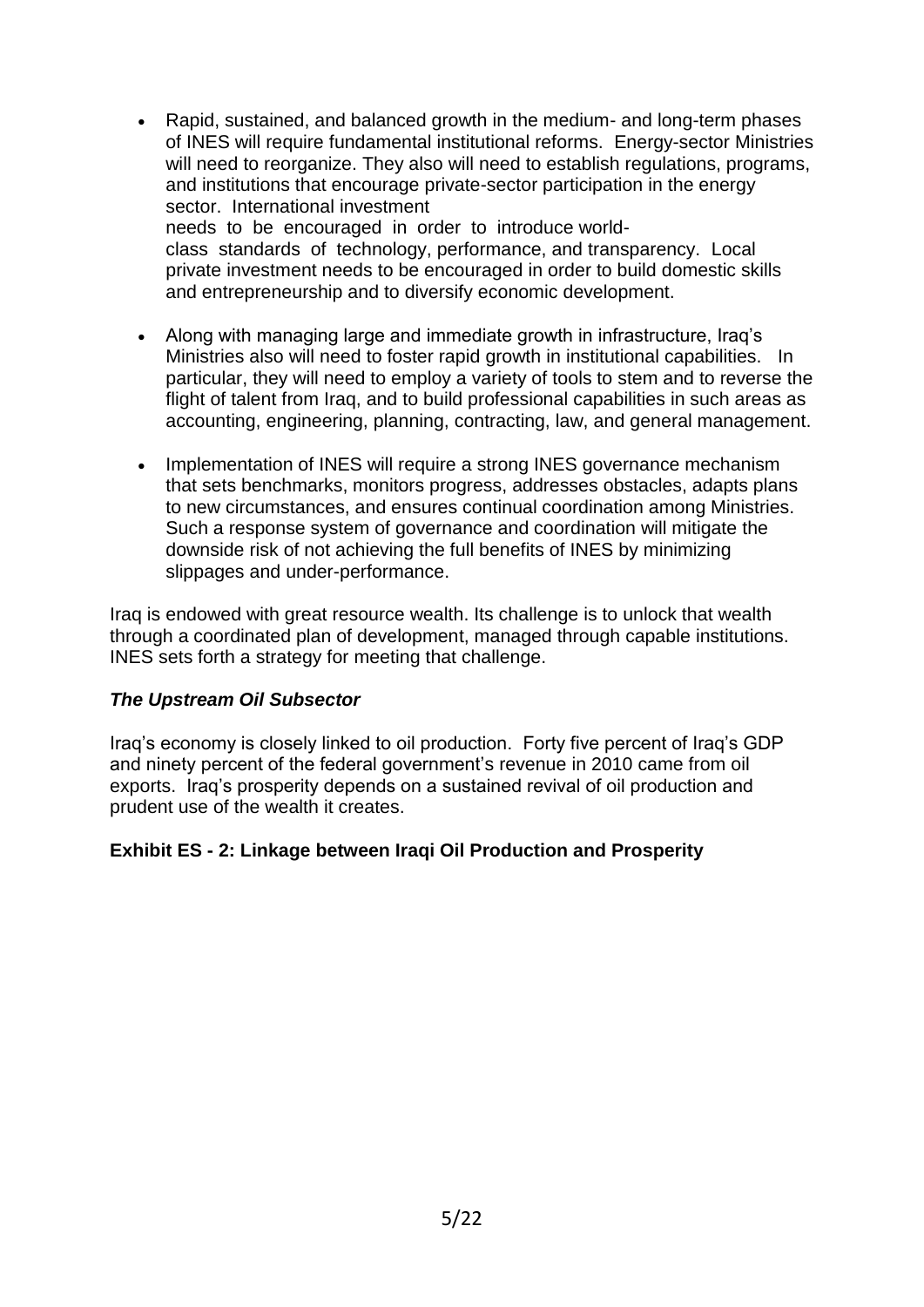

Iraq estimates that it has 143 billion barrels of conventional oil reserves, the t hird largest national reserve of conventional oil in the world after Saudi Arabia and Iran. Three-quarters of these reserves are concentrated in seven super-giant fields: West Qurna, Rumalia, Majnoon, Kirkuk, East Baghdad, Zubair, and Bin Umar. All of these fields except Kirkuk and East Baghdad are located in the country's southern region. Iraq's oil resources have not yet been fully explored, and they may turn out to be much higher than current estimates, possibly in excess of 200 billion barrels.



#### **Exhibit ES - 3: Iraq's Oil Reserves**

Iraq Ministry of Oil, Energy Compass (October 2010); Booz & Company analysis Source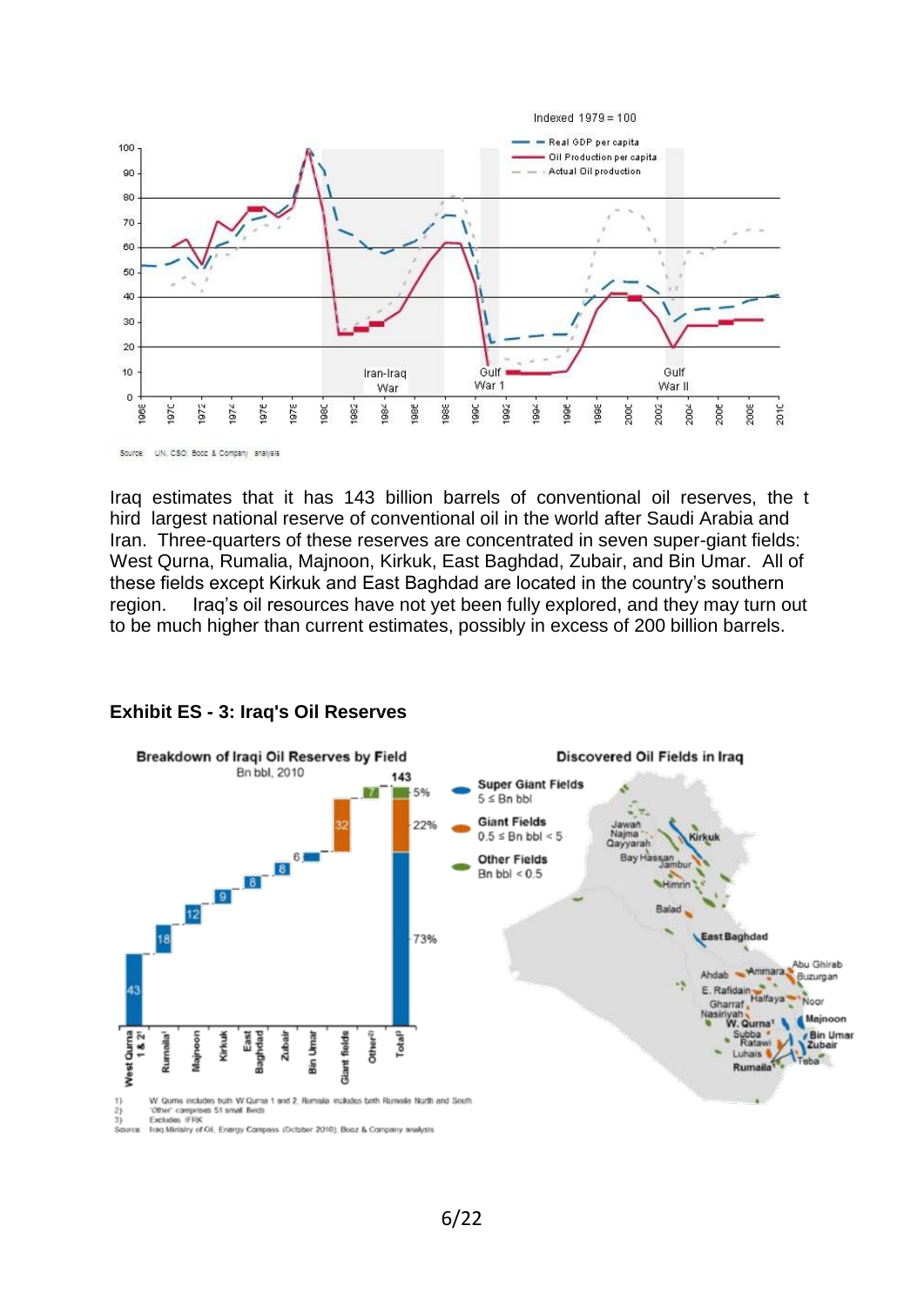In the past three years Iraq has taken major steps to increase future production. Most importantly, the federal government has awarded technical service contracts (TSC's) to several major international oil companies in order to develop or increase production from twelve large oil fields. Projections of future production from these fields are necessarily uncertain, and a range of production profiles therefore has been considered for planning purposes.



**Exhibit ES - 4: Alternative Oil Production Profiles**

Iraq's primary upstream strategic objective now is to ensure that the development of these fields proceeds expeditiously, aiming for production by the end of 2014 at a rate between the medium and high production profiles. The minimum target production level should be 4.5 mmbpd in 2014. To accomplish this objective, the Ministry of Oil (MoO) will need to pursue three initiatives:

- Monitor and facilitate the execution of upstream development, particularly in the five critical fields (West Qurna 1 & 2, Rumaila, Zubair, and Majnoon) constituting 75% of incremental production.
- Fast-track the Common Seawater Supply Facility (CSSF) project. Possibly expand that project or define alternative schemes to cover additional fields. Ensure that produced water from wells is appropriately treated and made available for reinjection.
- Ensure that field evacuation infrastructure from wellheads to the trunk pipelines is built on time and conforms to Iraq's crude segregation strategy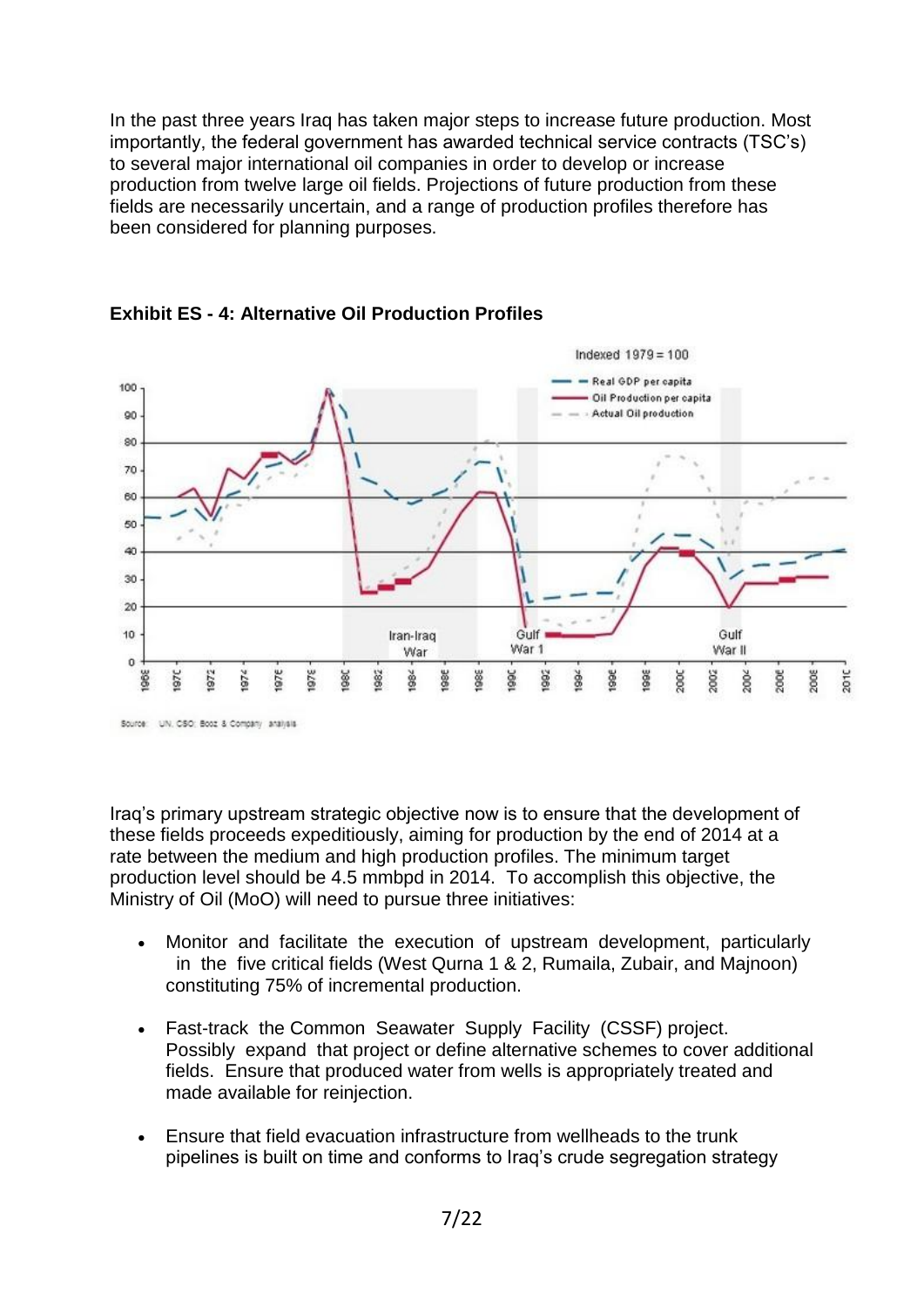Iraq's secondary upstream objective is to develop within the next three years a basis for setting long-term production targets. It is recommended that the MoO develop for this purpose a Petroleum Reserve Management System to organize and analyze the information gathered from current oil-field activities, in particular the Final Field Reports and Enhanced Recovery Reports that will be submitted by TSC operators in 2013. Using this system the Ministry will be able to set production levels that optimize the interplay of reservoir conditions, field-management best practices, longterm production potential, project economics, and world market dynamics. Until the time, likely in 2015, when those revised production levels are defined, INES plans are based on the assumption that production will occur at the level of the Medium production profile.

Thereafter Iraq's primary upstream objective will be to manage production and develop reserves in accordance with its long-term production targets.

#### *The Downstream Oil Subsector*

The downstream oil sector comprises three broad activities: commercializing crude oil as an export product, refining crude oil into oil products suitable for domestic use and export, and distributing refined oil products to domestic customers.

**Crude oil commercialization**. Iraq's export capacity until recently has been li mited to 2 mmbpd through port facilities in Basra, and 0.7 mmbpd through a pipeline across Turkey to the Mediterranean. The interior North-South Strategic Pipeline connecting the northern and southern evacuation systems is currently inoperable due to war damage. Consequently Iraq today has no flexibility to divert production from one export point to another.

In order to export the projected increases in volumes of oil produced, Iraq will need to expand its evacuation infrastructure. In order to avoid compromising its existing recognized brands of light crude oil ("Kirkuk" and "Basra Light"), Iraq also will need to segregate the heavier grades of crude oil that will be tapped as production increases.

Under the INES plan several initiatives are recommended in the next several years:

- *The northern evacuation system* will expand to 3.75 mmbpd by 2017. Options to route crude to the Mediterranean via pipelines through Turkey and Syria, and to the Red Sea via Jordan will be considered.The Turkey pipeline itself will be rehabilitated and expanded to a capacity of 1.6 mmbpd. An existing but inoperative pipeline through Syria will be rehabilitated to carry 0.9 mmbpd, and a new parallel pipeline through Syria will be constructed to carry 1.25 mmbpd. A pipeline via Jordan to Aqaba in the Red Sea should also be considered in parallel to provide additional route diversification especially if the Syria pipeline does not materialize. Within the northern evacuation system an existing line between oil depots K3 and IT1 will be rehabilitated to a capacity of 0.7 mmbpd to provide flexibility in directing volumes to the Mediterranean either through Syria or Turkey.
- *The southern evacuation system* will be expanded to an overall capacity of 6.8 mmbpd by 2014. This expansion will comprise the addition of four Single Point Mooring buoys (SPM's) off shore, each with a capacity of 0.9 mmbpd, and an increase in capacity at the Khor Al Amaya Oil Terminal (KAAOT) from its current capacity of 0.4 mmbpd to possibly 1.6. The Al Basra Oil Terminal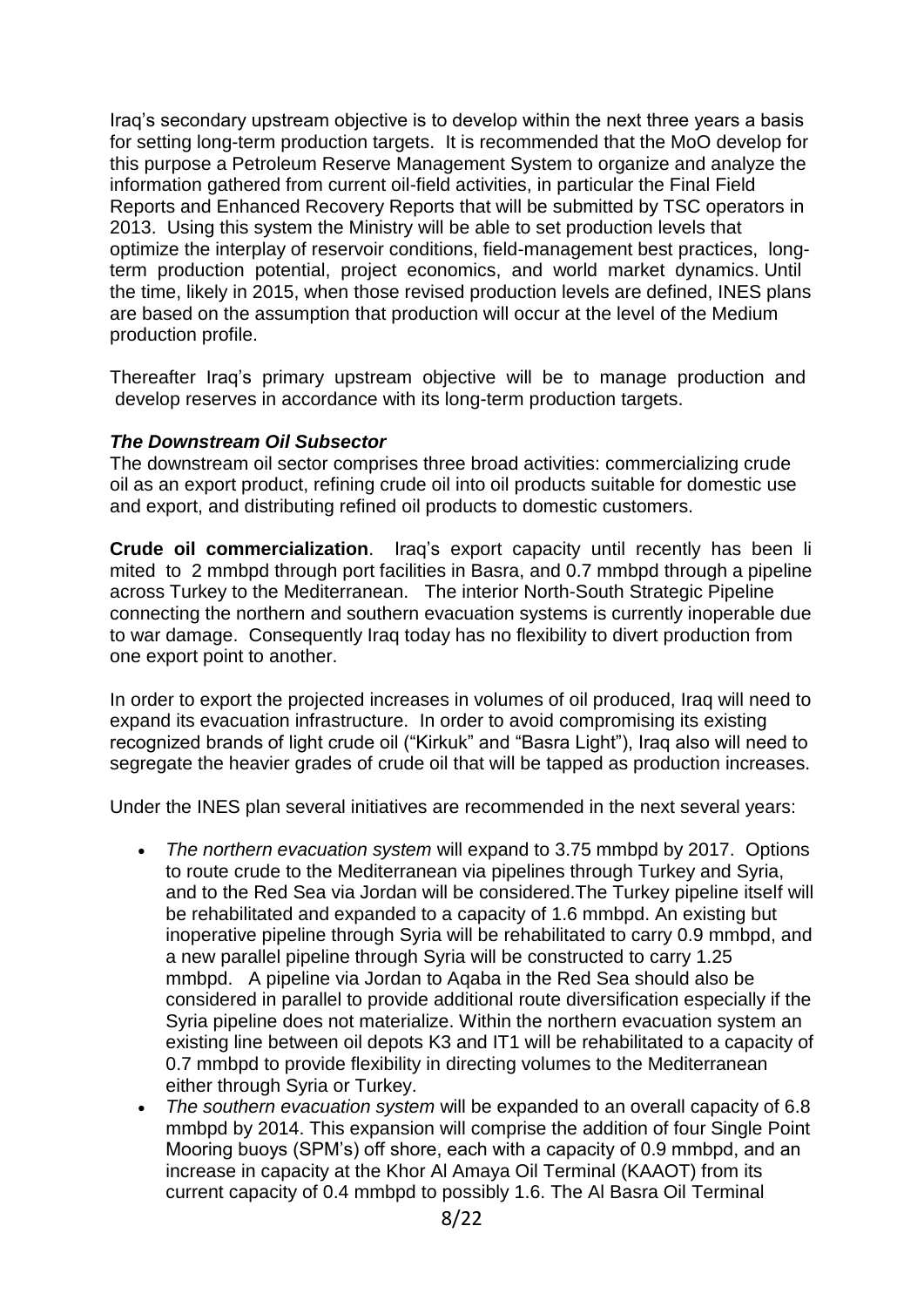(ABOT) will remain at its current capacity of 1.6. In addition to this expansion in terminal capacity, an additional pipeline system from the southern fields to the terminals will be built. 2.0 mmbpd of the evacuation pipeline and terminal capacity will be dedicated to a separate new grade of heavy crude oil. Execution of these plans is currently underway. Recently two of the four planned SPM's and their pipeline linkages were commissioned, and a third is currently being installed.

 *The North-South link* will play a critical role in moving Basra Light to northern evacuation points, and in providing overall system flexibility. The portion of the existing North-South Strategic Pipeline between PS3 and K3, which is currently damaged, will be rehabilitated, so that the entire link between PS1 and K3 will be capable of carrying 0.9 mmbpd by 2015. Additionally a new parallel line will be built from PS1 to K3 to carry 2.25 mmbpd by 2017. The entire capacity of the North-South link by then will be 3.15 mmbpd.

The rehabilitation of the North-South pipeline link and the expansion of export capacity at both ends will give Iraq new possibilities for choosing export routes and markets. Asian market is expected to have largest growth in demand and offer Iraq with the highest netback when routing its crude from its southern terminals through the Arabian Gulf. Recognizing this, INES however proposes that Iraq avoid overreliance on any single regional market or any single route. INES therefore recommends an evacuation system that provides Iraq the capacity to place a larger proportion of its crude to Asian markets, while offering the flexibility to route up to half its production through its northern boundaries to the Mediterranean and the Red Sea as a hedge against Strait of Hormuz. In addition to flexibility, the route through Iraq's northern boundaries to the Mediterranean also provides the most economic transport to serve western markets. This would therefore require the transport of large volumes of Basra Light from the South to the North.



## **Exhibit ES - 5: Crude Oil Evacuation Infrastructure**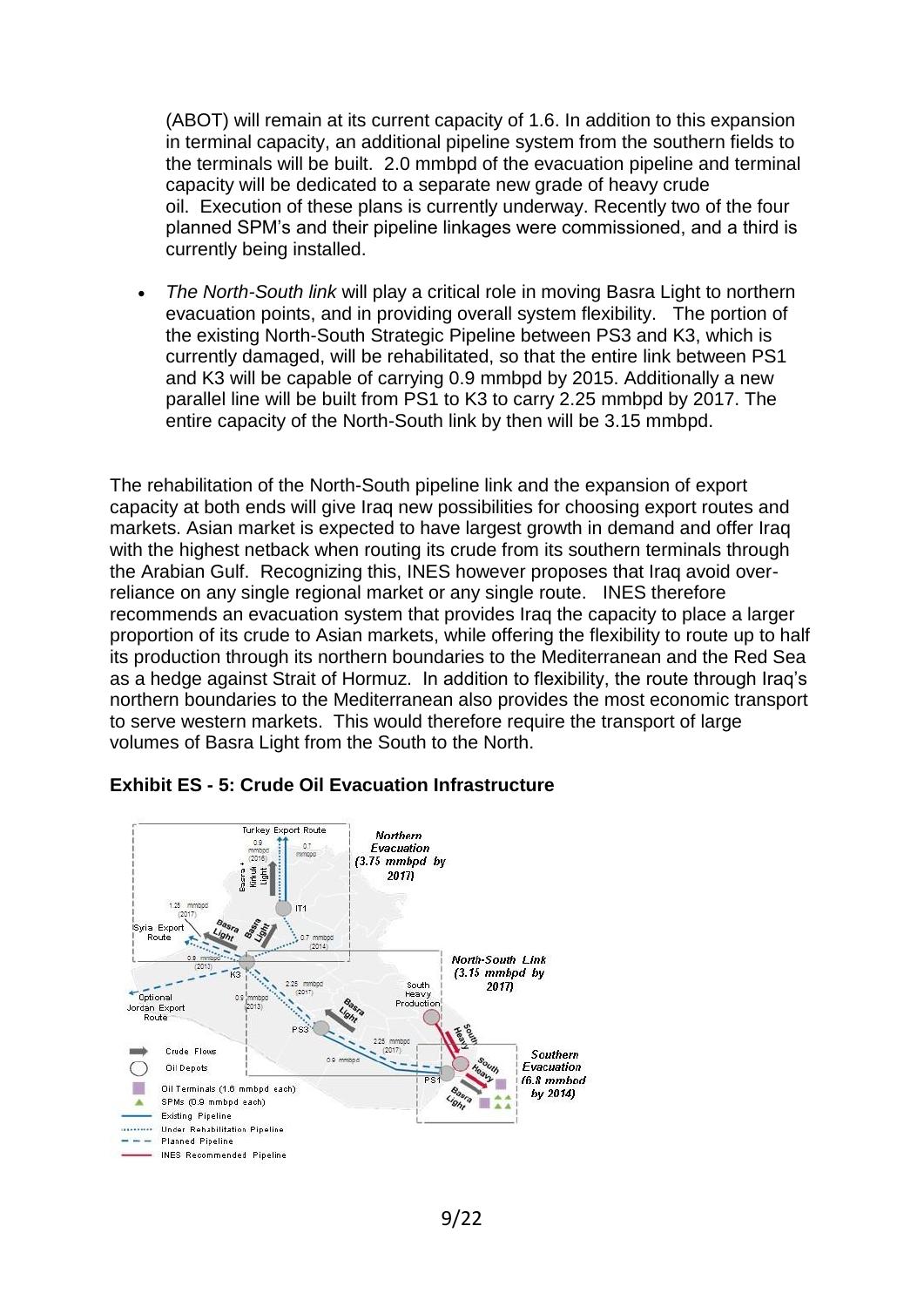**Oil refining.** Approximately 20 percent of Iraq's current crude production is refined into products for domestic consumption. Iraq today has major refineries in three locations - Beiji, Daura, and Basra - each supported by a cluster of satellite topping units. The aggregate design capacity of these refineries is 900 kbpd, but due to extensive disrepair the aggregate available capacity is only 660 kbpd.

Even at this reduced level of available capacity, Iraq's total refinery output is more than the country's aggregate domestic demand of 412 kbpd, but the components of demand and production are not aligned. Iraqi refineries produce far more fuel oil than Iraq can currently transport or consume, and the excess is simply blended back into crude oil. On the other hand, these refineries produce less gasoline, gasoil, and LPG than is needed domestically. This undersupply of gasoline, gasoil, and LPG creates a substantial import requirement, with a net annual cost to Iraq in 2009 of approximately \$250 million. Moreover, the gasoline that Iraq's refineries do produce is of poor quality, characterized by high sulfur content, lead additives, and low octane ratings.

As domestic demand for refined products grows, Iraq will need to increase both the capacity of its refineries and the complexity of their configuration. Under the INES plan, over the next three years the existing refineries at Daura and Basra will be upgraded, and selected small topping units will be rehabilitated. Between 2015 and 2019 some existing refining capacity will be retired and new refineries in Qayyarah, Karbala, Amara, Kirkuk and Nassiryah will be built. This program will increase domestic refinery capacity from 800 kbpd to more than 1,400 kbpd, and will permit Iraq to cover domestic demand in all oil products, at appropriate quality standards, by 2019. Additional capacity will be required in later years as domestic demand continues to grow.

In the future, Iraq should consider adding an export-oriented refinery to add value to its crude oil and to diversify its energy-related export offerings. Any such refinery should handle at least 300 kbpd in order to benefit from scale economies, and it should have a complex configuration capable of processing heavy crude and yielding higher middle distillates in line with international demand. The advisability of adding this capacity will depend on future global market dynamics and refinery margins.

#### **Distribution.**

The existing system for domestic distribution of Iraq's refined oil products present challenges in transportation, storage, metering, and retail service.

Over the next three years the MoO should develop a comprehensive plan for reforming this sector. The pipeline network for white products needs to be expanded to reach demand centers and depots across the country. The fuel oil pipeline network and road tanker fleet need to be expanded to convey currently stranded volumes of fuel oil to power plants, cement plants and brick plants. Gasoline and gasoil storage needs to be expanded to align with international standards and located so as to provide balanced geographic coverage. The installation of meters at injection and withdrawal points across the distribution system need to be completed to provide accurate information on volume flows, and control stations need to be established to monitor and manage these flows.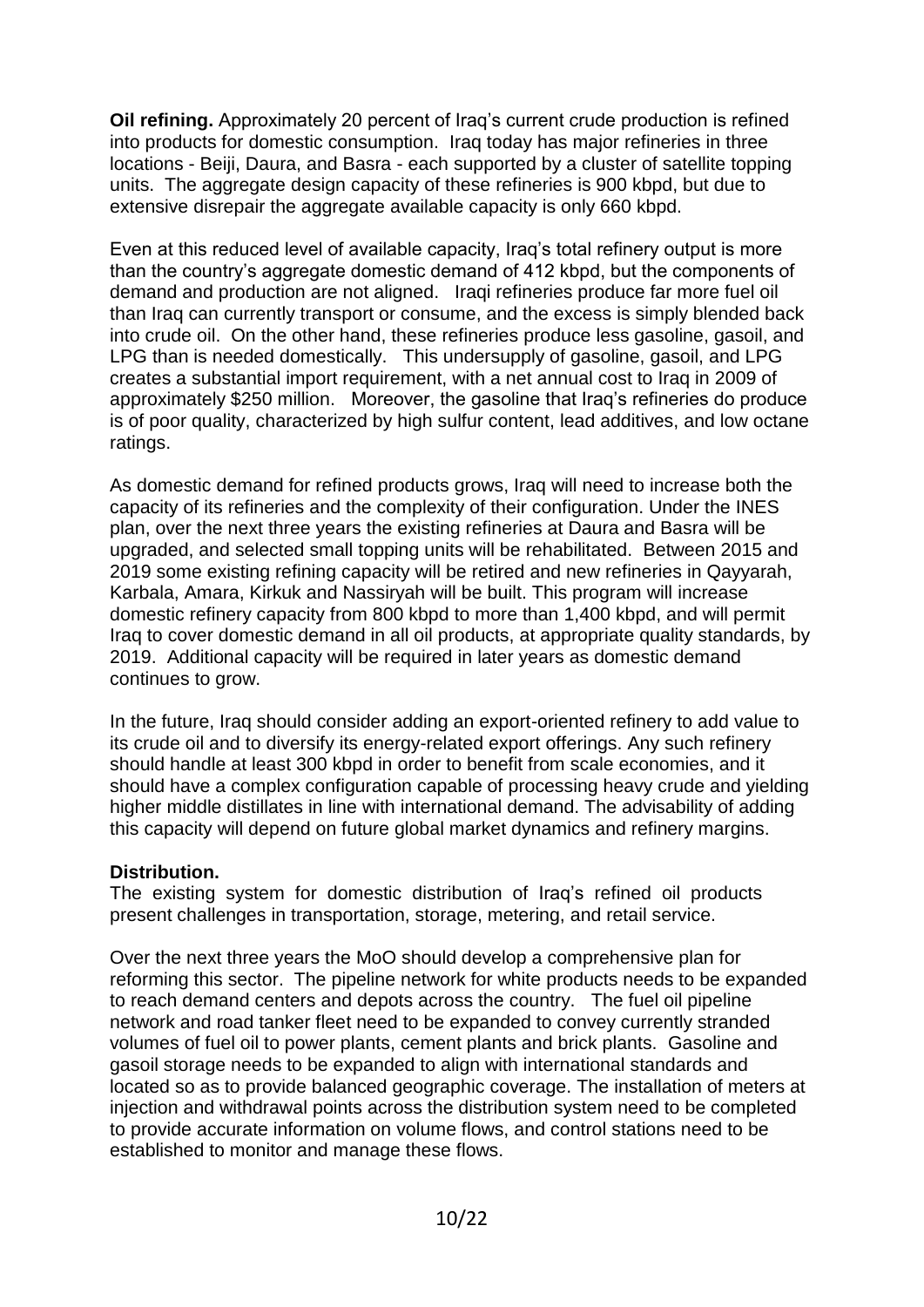The quality and availability of gasoline retail stations could be dramatically improved by building more stations in high-demand areas, increasing retail margins to incentivize investments in service quality, and establishing and enforcing a code of operating and safety standards. Gasoline retail should be opened to entry by international retailers, and existing OPDC stations should be divested to the private sector.

#### *The Natural Gas Subsector*

Iraq estimates that it holds approximately 112 trillion standard cubic feet (Tscf) of natural gas reserves, an endowment that would make it the twelfth largest holder of conventional gas reserves in the world. Broad areas of Iraq especially in the western desert remain unexplored for natural gas, and many existing non-associated gas fields have yet to be fully explored at deep levels. With this additional potential, Iraq's total gas reserves could be as high as 280 Tscf, placing Iraq among the world's top five holders of conventional gas reserves.

Iraq produced 1.7 bscfd of gas in 2009, a figure that is low in light of the size of its reserves. In the coming years that production rate will increase substantially. Because production levels for associated gas will track production levels of oil, the three production profiles described above for future oil production yield three corresponding profiles for future associate d gas production. Production of non-associated gas is expected to develop at a rate that will not be affected by the different oil production scenarios.



# **Exhibit ES - 6: Alternative Gas Production Profiles**

Increased gas production will present a challenge. Even today at far lower levels of production, more than 40 percent of the gas produced is flared in-field, a practice that not only wastes a valuable and needed resource but also creates significant air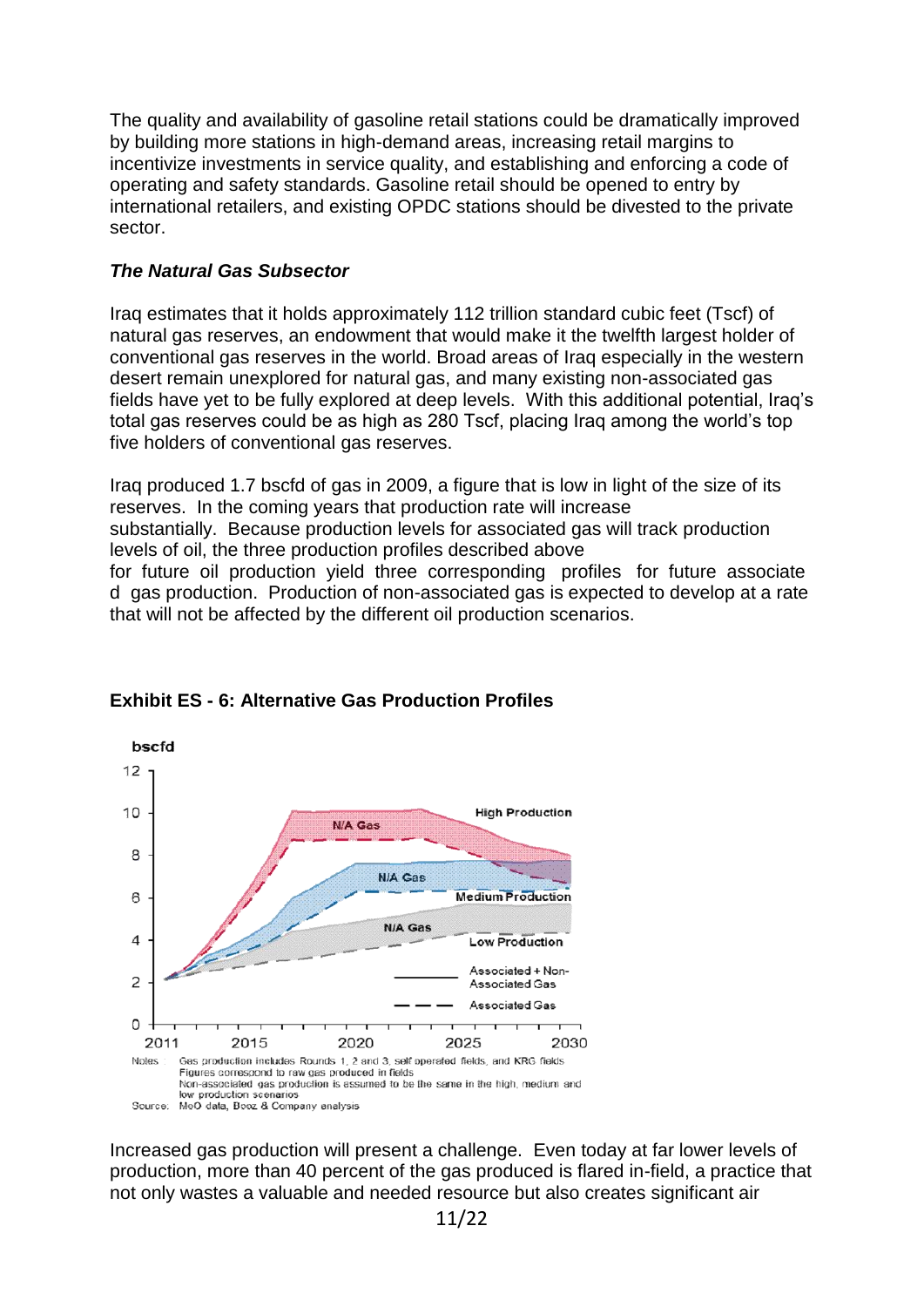pollution and carbon release. This flaring occurs because most Iraqi oil fields lack the infrastructure needed to gather and process gas, and because the pipeline system needed to transport gas from processing plants to consumption points is inadequate.

The amount of gas that currently is flared would be sufficient, if properly handled, to meet most of Iraq's currently unmet gas needs. Because of these infrastructure deficiencies, however, Iraq has both an excess of gas at the fields and a deficit of gas at consumption points.

This shortage of delivered gas imposes significant economic costs.It forces power plants to use more expensive and less efficient fuel substitutes like crude oil and fuel oil. It precludes altogether the introduction of efficient combined-cycle power plants. It also precludes development of industries such as fertilizers, petrochemicals, steel, and aluminum that depend on gas feedstock and gas fuel.

Consequently, Iraq's primary objective in the natural gas subsector is to develop the infrastructure needed to handle and distribute gas production. Plans are in place to accomplish this objective. Under the terms of Iraq's Technical Service Contracts with international oil companies, a large number of oil field operators are responsible for developing and operating gas gathering and processing facilities for the gas they produce. The MoO is responsible for gathering and processing at its self-operated fields. In addition, the MoO will need to develop a pipeline system to convey processed gas to consumption points.This infrastructure development is scheduled to occur between now and the end of 2014, at which point adequate physical linkages will connect gas production and gas consumption, and flaring can be minimized.

Between now and the end of 2014, MoO needs to pursue three initiatives:

- Monitor and expedite the development of fieldlevel gathering, compression, and processing facilities.
- Install the infrastructure needed to connect processing facilities with demand locations.

In addition to dry gas, Iraq's processing plants will also produce Liquid Petroleum Gas (LPG) and light naphtha. The existing infrastructure connecting gas processing plants and refineries to LPG end-users will need to be expanded, and bottling capacity close to domestic demand centers will need to increase. Both LPG and light naphtha will be produced in quantities greater than needed to serve domestic demand. In order to export this surplus, appropriate storage facilities and terminal facilities will need to be developed in the South.

 Commission a technical plan for a Master Gas System. As power plants and industrial facilities come on line, the variety of stakeholders and handover points will grow.

Requirements regarding gas composition, volumes, delivery location, and delivery schedules will require a complex network of pipelines, storage facilities, compression points, and centralized control. A detailed technical study is needed to design an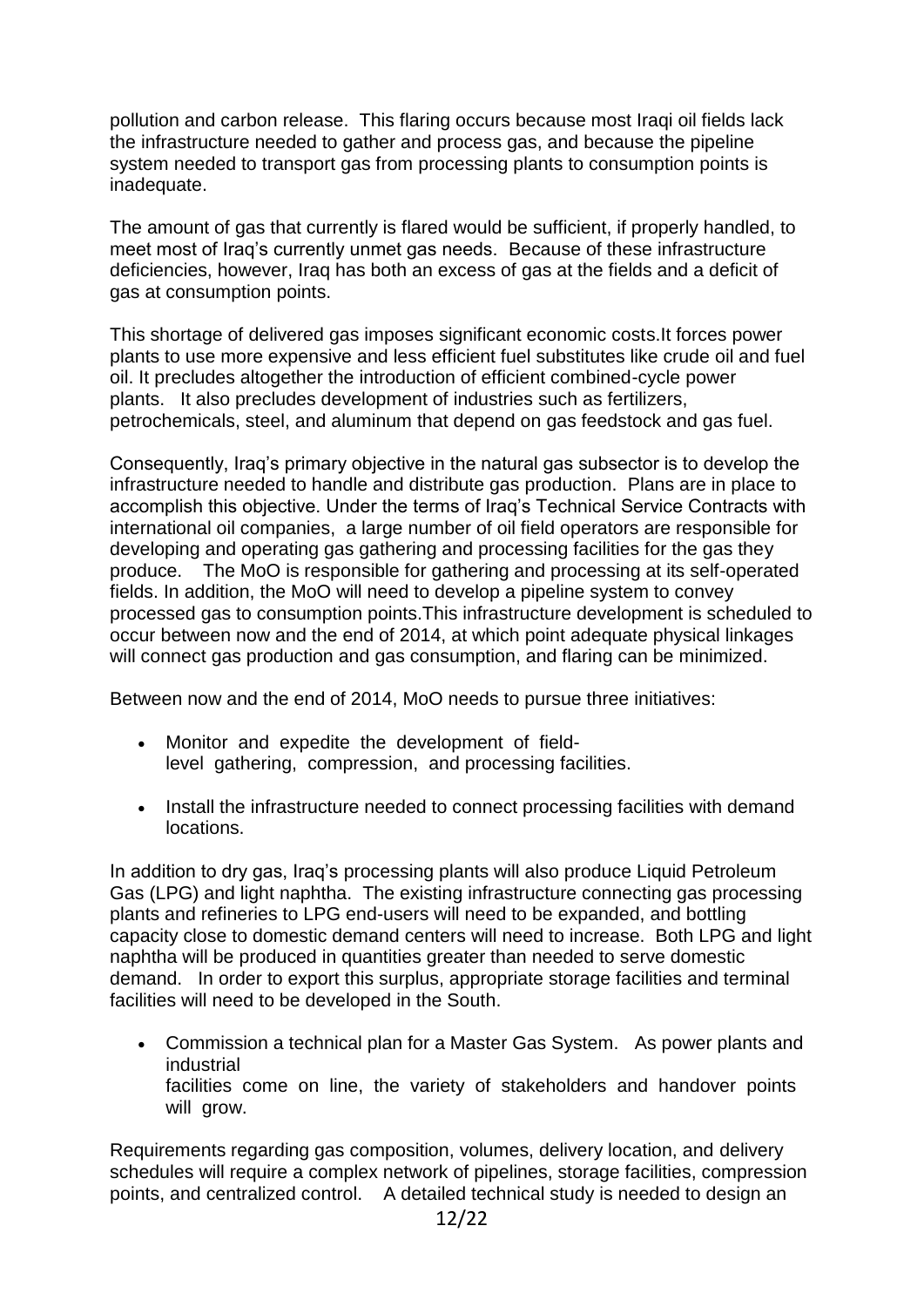optimum infrastructure plan, including technical standards and regulations for construction and use of the system.

By 2015, virtually all of Iraq's gas production should be captured and processed and available for transport to domestic end users. By that point, gas flaring due to inadequate infrastructure would be minimized, and all of Iraq's domestic gas requirements will be satisfied.

However, beginning in 2015 a different stranded gas challenge may arise. At that point more gas will likely be produced and processed than Iraq can consume domestically. That surplus will need to be exported. If it cannot be exported, it will have to be flared, at volumes exceeding even those experienced today.



# **Exhibit ES - 7: Potential Export of Surplus Gas**

Beyond 2015, once all domestic uses for natural gas have been met for power generation and for the development of gas based linked industries, any potential surplus gas can be exported. Potential export markets are available, but each such market will require the construction of a dedicated pipeline or LNG infrastructure, and each of the pipeline options will require long- term supply commitments. In order to make those long-term commitments, Iraq will need to ensure that its surplus production remains steady. Since production from currently producing fields will eventually level off, and since domestic demand will continue to rise, that surplus can be sustained only if new non-associated gas fields are developed.

The long-term objective for the Natural Gas subsector is therefore to manage the balance of gas supply and off-take. This objective involves two initiatives:

 Establish gas export contracts and pipeline connections with regional customers that are sufficient to absorb excess gas production in the medium term, and that are sustainable in the long term through development of new gas reserves.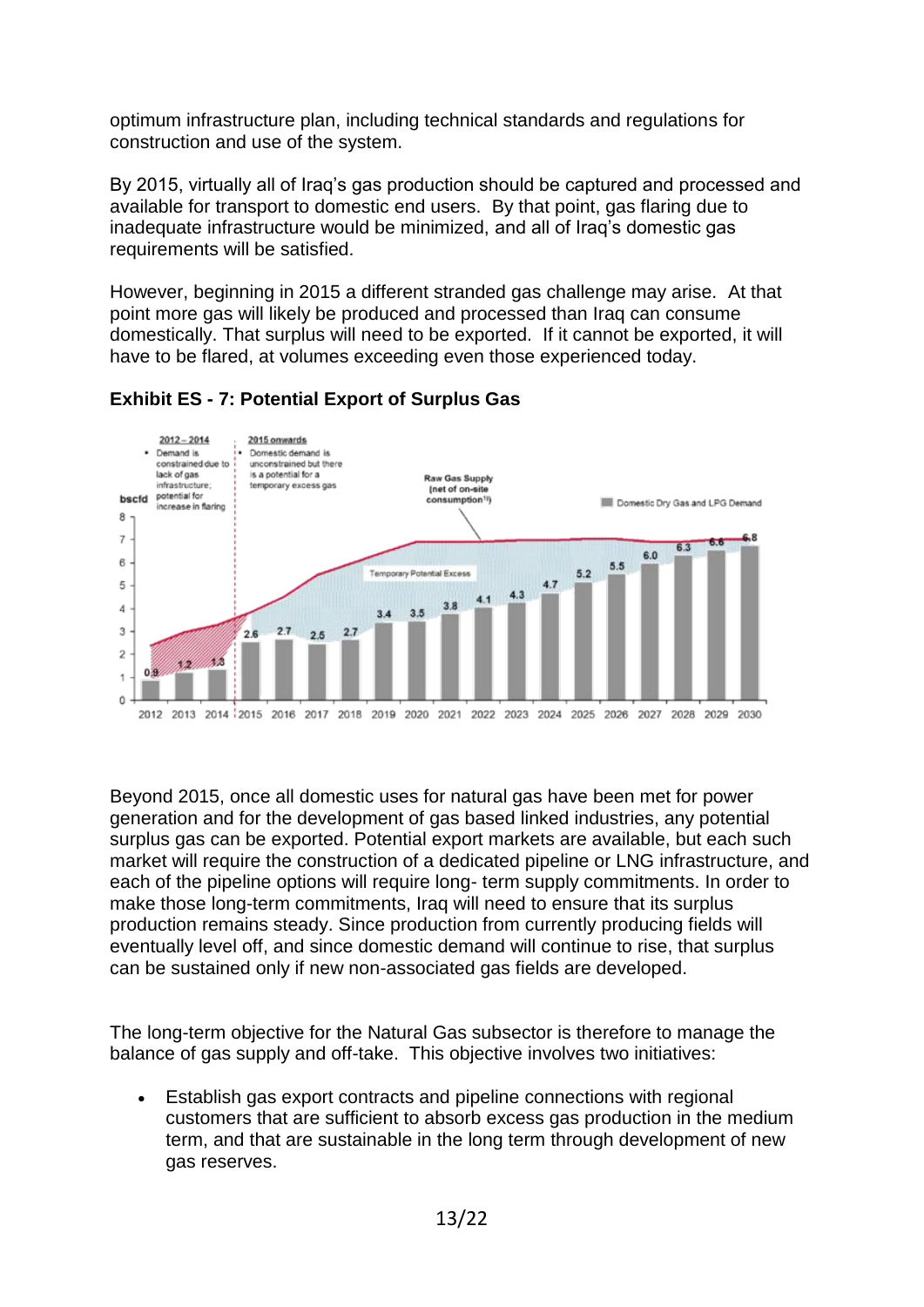• Through exploration and development of non-associated gas reserves, assure a long- term supply of gas that is independent of oil production and that can be produced flexibly to meet demand requirements.

# *The Power Subsector*

Iraq suffers from a severe shortage of electricity. This shortage imposes major costs on the economy in the form of lost production time, damage to capital assets from power interruption, and an inability to carry on normal commercial processes on a reliable schedule. In a country that experiences cold weather in the winter and extremely hot weather in the summer, the shortage of power also imposes significant hardship on individuals. The absence of reliable power supply from the grid has led to the widespread installation of private diesel generators, whose constant operation imposes high generation costs, creates noise, pollutes the air, and emits large quantities of carbon into the atmosphere. It is estimated that the total cost to the Iraqi economy attributable to power shortages exceeds \$40 billion annually.

While this shortage is due to a variety of system deficiencies, the necessary first step toward addressing it is to increase generation capacity. Under the INES plan, 40 new plants will be built between now and 2016, adding 22 GW of capacity to the 7 GW of effective capacity currently available. These new plants will consist of steam and gas turbines, capable of running on natural gas in the long run but also capable of running on fuel oil when needed. This flexibility in fuel requirements will be important during the next few years, when gas infrastructure will be under development and gas supplies may continue to be restricted.

By 2016 there will be sufficient available capacity in the system (after adjusting for local operating conditions and expected technical losses) to meet peak demand with a reserve margin of 15 percent. Thereafter the fleet will expand to keep pace with demand growth, and newer plants will displace inefficient existing plants. The only fossil fuel capacity to be added after

2016 will be Combined Cycle Gas Turbines (CCGT's), which are the most fuelefficient and least

environmentally damaging of fossil fuel technologies.

Renewable generation will be used in the short term to supply remote offgrid demand locations. In the medium- to long-term, solar and wind power capacity will be developed for connection with the grid, and the potential for hydro-power development will be examined. By 2030 it is expected that renewable capacity will exceed 2 GW, approximately 4-5 percent of total system capacity.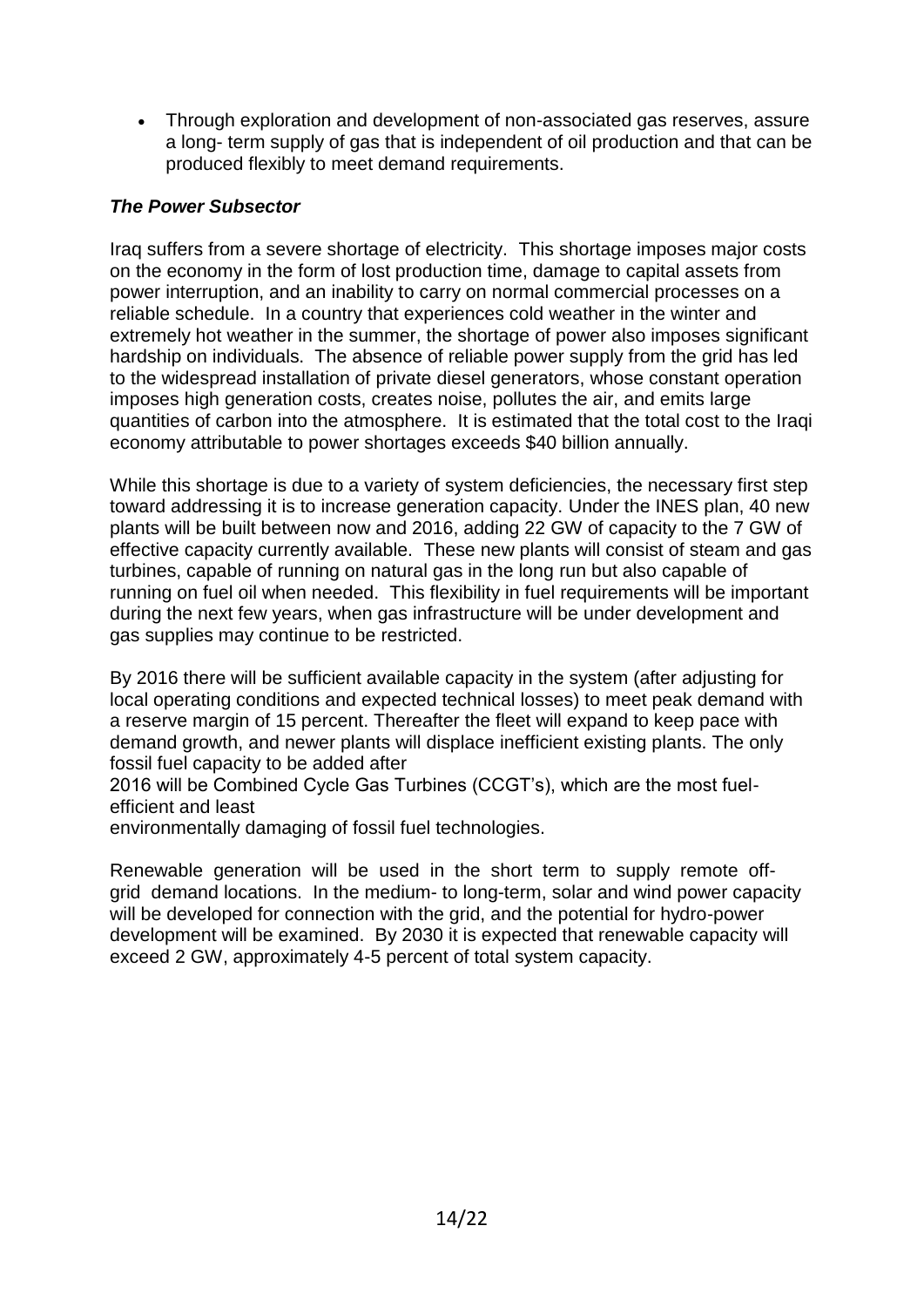

# **Exhibit ES - 8: Planned Expansion of Iraq's Generation Capacity**

As a consequence of these changes to the generation fleet, Iraq's fuel consumption for power will shift strongly toward natural gas. Imports will end by 2016. Crude, heavy crude, and LFO

all will be phased out as power fuels and redeployed to export, refineries, an d industry. Natural gas, which fuels one quarter of power production today, will fuel four-fifths by 2030.

In parallel with these improvements in generation capacity, Iraq will expand, strengthen, and de-bottleneck the T&D network. Technical losses will be reduced to acceptable levels and a smart grid program will be initiated to monitor grid performance and enhance peak load management.

Once a publicly acceptable level of supply reliability is established after 2016, Iraq will begin to increase tariffs, aiming toward a gradual alignment of price with cost. As tariffs begin to reflect the economics of power production, demand-side management measures can be introduced such as green building codes, load control programs, district cooling in high density areas, gas kitchens, and solar water heaters.

As Iraq acquires self-sufficiency in power, it will be able to develop a strategy for international power exchange, either as a net exporter or as part of a cooperative regional grid for reserve sharing and load balancing. Iraq has already entered into power exchange agreements with neighboring countries such as Iran and Turkey. Iraq's location provides a strategic position for potential wheeling of power from the Middle East to Europe. In a possible future environment where the Middle East's solar potential is developed to a point where it can provide substantial carbonfree power for export, Iraq could be an important grid crossroad to regional and Western power markets.

## *The Linked Industries Subsector*

Six industries in Iraq fall into the category of linked industries: petrochemicals,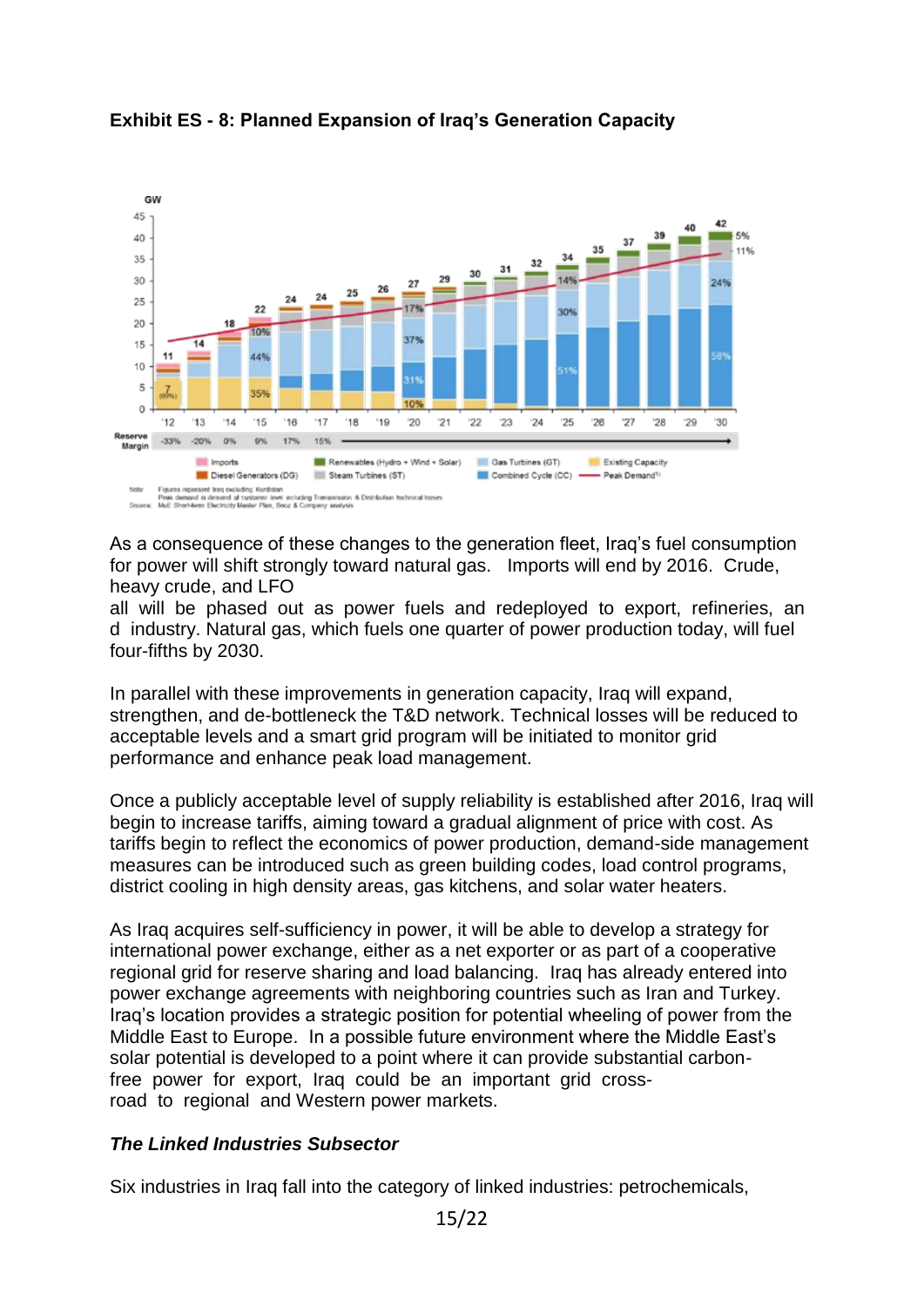fertilizers, steel, aluminum, cement, and bricks. Each of these industries consumes large quantities of energy in the form of power or heating fuel for its production processes, and two of these industries (petrochemicals and fertilizers) require large quantities of natural gas components as feedstock for their products. Each of these industries provides a foundation for multiple secondary industries and thereby provides a vital link in converting Iraq's energy resources into national economic strength.

Today these six industries are underdeveloped and in various states of disrepair and disuse. Chronic shortages of power and feedstock severely limit their operation. Most of Iraq's domestic demand for the products of these industries is met through imports. Yet each of these industries, if built to sufficient capacity, and if provided sufficient energy resources, has the potential to develop into a significant and profitable producer, meeting all of Iraq's needs and in some cases establishing also a material export presence.

 **Bricks.** At the end of 2012, Iraq will have 29 MTPA of capacity for brick manufacture.

Domestic demand exists currently for 43 MTPA, and is expected to grow with Iraq's reconstruction, rising to 65 MTPA in 2030. Because of high transportat ion costs, domestically manufactured bricks should be in a position to displace imports. To serve this rising domestic demand entirely from domestic production, INES plans an expansion in brick capacity to 72 MTPA by 2030. Under this plan, domestic demand for bricks will be fully met from domestic production by 2015 and will continue to be met from domestic production thereafter. However, fertile soil currently used as raw material for brick manufacturing should be gradually phased out with the concurrent introduction of alternative materials and new technology.

- **Cement.** Iraq in 2010 had 7 MTPA of utilized cement capacity. This capacity supplies half of Iraq's domestic consumption of 13.5 MTPA; the remaining demand is supplied through imports at an annual cost of \$780 million. Relatively low transport costs and abundant availability of fuel and limestone gives Iraqi cement production an inherent price advantage against imports. INES plans to bring total cement capacity to 65 MPTA by 2030. Under this plan, domestic demand for cement will be fully met from domestic production by 2014 and will continue to be met from domestic production thereafter.
- **Petrochemicals**. Iraq today has limited petrochemical production. Domestic demand of 188 KTPA is met almost entirely through imports at a cost of approximately \$275 million.Yet petrochemicals represent a substantial commercial opportunity for Iraq. Iraq's gas resources are abundant, and they are rich in ethane and other compounds used as feedstock in petrochemical conversion processes. Iraq therefore has a natural advantage in this industry. Similar advantages have led other countries in the Middle East to enter the world petrochemicals market aggressively, growing from a global market share of 8 percent in2000 to a global market share of 18 percent in 2010. However, many of these countries are encountering constraints in their gas supply, particularly in ethane, and are moving toward use of more expensive, heavier feedstock like naphtha. Over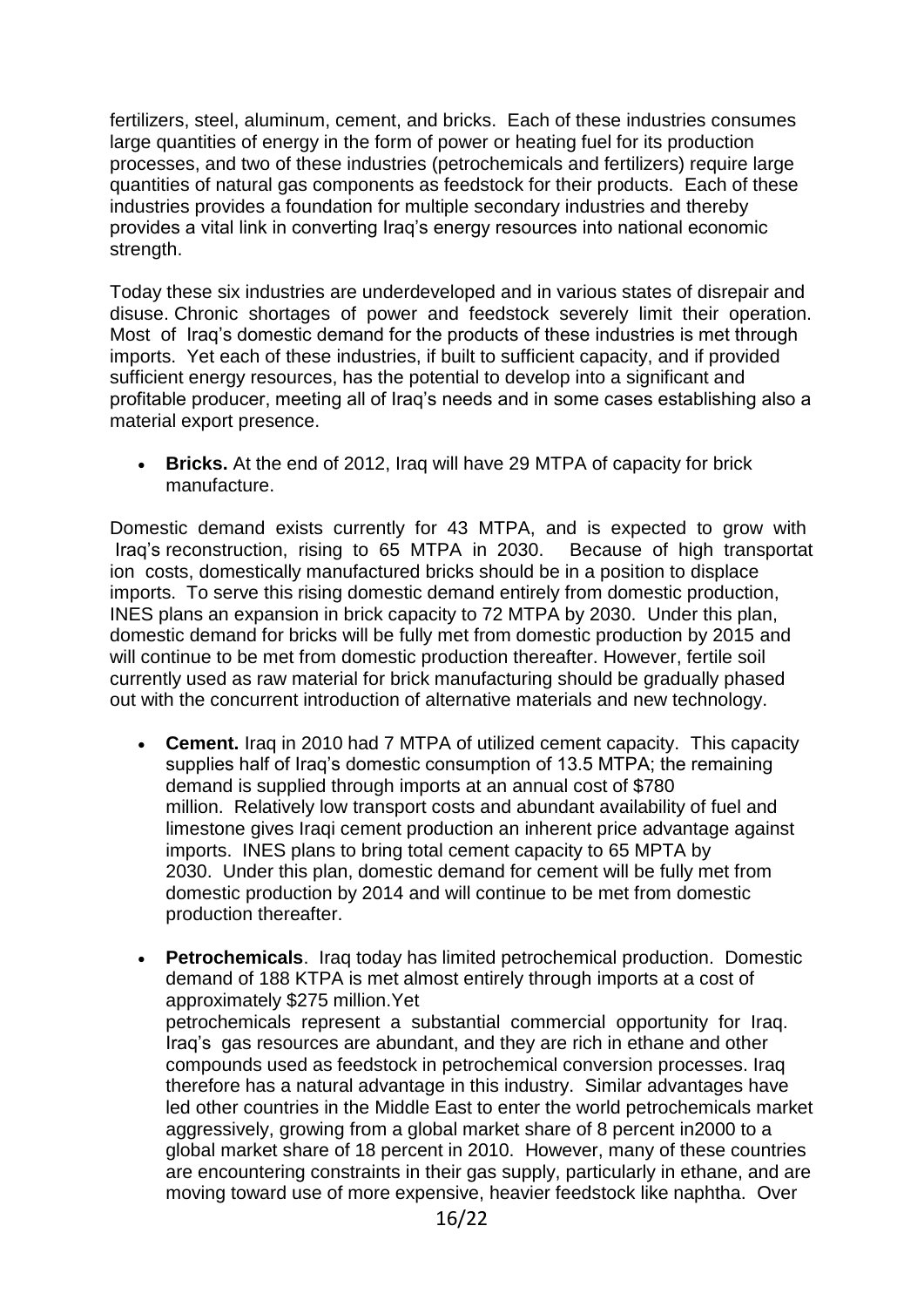the coming years, while these countries are adjusting to ethane shortages, Iraq's ethane abundance will give it a highly advantageous position on the global supply curve. Under INES plans, substantial investment will be made in petrochemicals, bringing total capacity to 15.6 MTPA by 2030.

- **Fertilizers.** Iraq in 2010 had three fertilizer plants, with a combined utilized capacity of 300 KTPA. This capacity supplies half of Iraq's domestic demand for fertilizer; the remainder isimported at an annual cost of \$100 million. Like petrochemicals, the fertilizer industry offers a large commercial opportunity for Iraq. Fertilizer production uses methane as its primary feedstock, and Iraq's abundance of natural gas provides a potential cost advantage in world markets. Global demand for fertilizer is expected to grow at an annual rate of 5 percent over the next twenty years as population increases and as pressures for agricultural productivity rise. Even higher rates of demand growth are expected in South Asia, which already today is the world's largest net importing region. South Asia's proximity and accessibility via the Arabian Gulf make the region a promising market for Iraqi fertilizer production. Under INES plans, fertilizer capacity will rise to 6.3 MTPA by 2030.
- **Steel.** Iraq today has no steel capacity and must meet its 2 MTPA of domestic demand entirely through imports at an annual cost of \$1.2 billion.Iraq could profitably displace these imports with its own domestic industry. The locational cost advantage of domestic steel manufacture in domestic markets, combined with relatively low energy cost, will make domestic steel production competitive with imports with respect to long steel products. Iraq's steel advantage in export markets, on the other hand, will be minimal, and the market for Iraqi steel is therefore likely to be limited to domestic customers. Even so, the opportunities for expansion of steel manufacture are significant. Under INES plans, steel capacity in Iraq will reach 10.2 MPTA by 2030.
- **Aluminum.** Iraq currently has no aluminum capacity, but the high energy intensity of aluminum manufacture gives Iraq a natural cost advantage that would likely place it in the most cost-efficient quartile of world aluminum producers. World demand for aluminum is expected to grow over the next decade at an annual rate of 6 to 7 percent as Asian countries continue to industrialize and as global rates of automobile ownership continue to rise. Iraq's potential cost advantage would position it as a strong competitor in this market. Under INES plans, Iraq's aluminum capacity will reach 1.0 MTPA by 2030. Brick and cement manufacture should be developed in diverse locations within Iraq in order to draw on local raw materials and to serve local construction needs. Petrochemicals, fertilizers, steel, and aluminum, on the other hand, require proximity to import and export routes, reliable supplies of gas and power, and modern infrastructure. For these reasons INES recommends the establishment of an industrial park near Basra capable of accommodating the establishment and expansion of not only these primary industries but also the downstream and support industries that will develop around them. In addition, in order to ensure coordinated development of these industries, to develop infrastructure synergies, and to encourage participation of private capital within a predictable and consistent policy framework, INES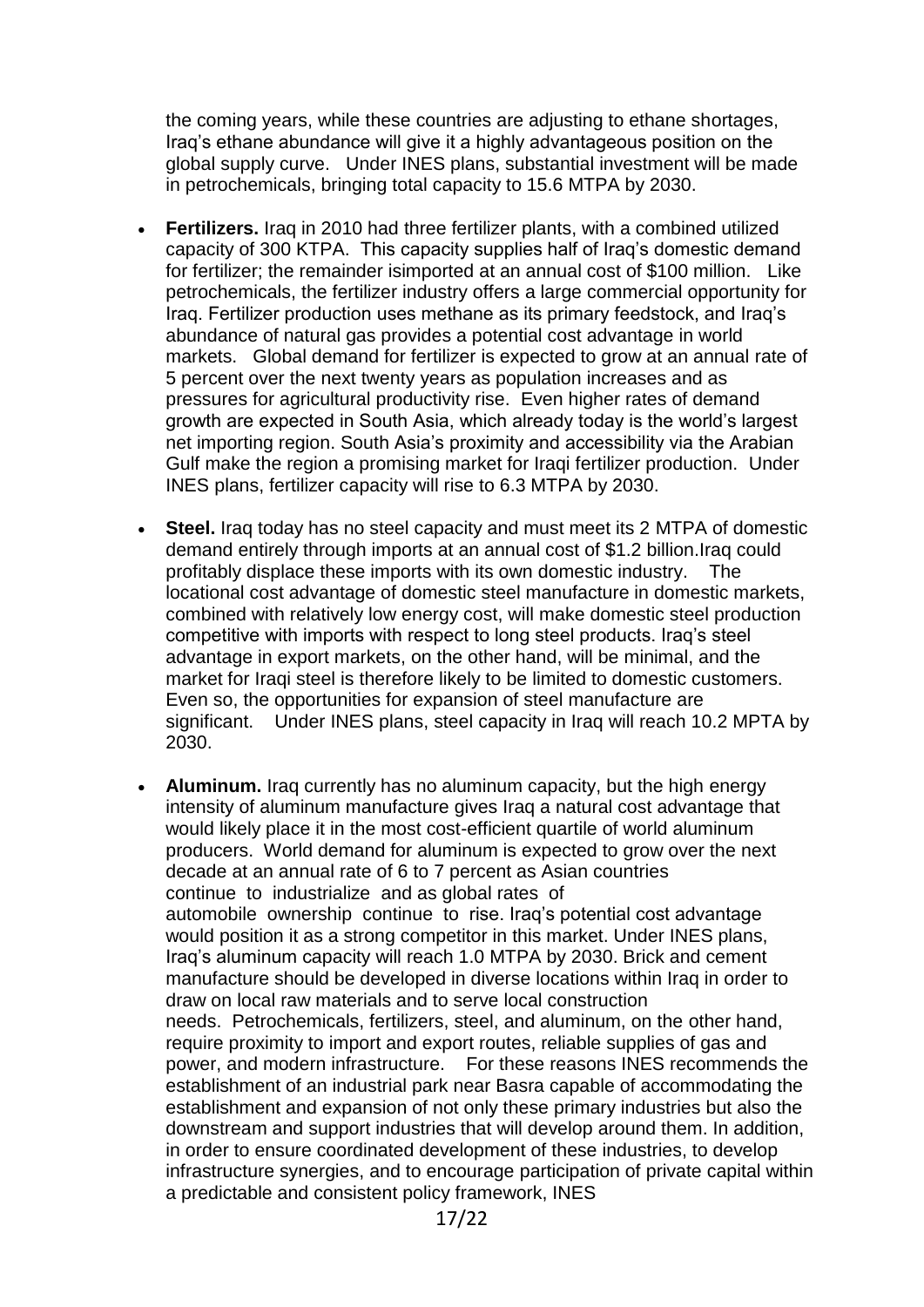recommends the establishment of the Iraq Strategic Industries Company responsible formanaging the Iraqi government's investments in these industries and for sponsoring joint ventures with international investors.

#### *INES Investment Requirements and Results*

The development program recommended by INES will require capital and operating expenditures of approximately \$620 billion (\$530 billion as capital expenditures and \$90 billion

as operating expenses), in 2011 dollars between 2012 and 2030, including all contracted payments to TSC operators. Of this total figure, it is assumed that about 15 percent will be available from private investments, primarily in refineries and linked industries.

Approximately 60 percent of projected INES expenditures by the Government of Iraq will go toward the production and evacuation of crude oil, and much of that amount will consist of reimbursements to the MoO's TSC operators. 15 percent of expenditures will go toward the production and handling of natural gas, and another 15 percent toward the renovation and expansion of the national power system.

Over the period covered by INES, the revenue to the government generated by these expenditures is expected to amount to approximately \$6 trillion. Of this amount, almost 85 percent is attributable to oil exports. The cash flow from these cost and revenue projections is highly positive from the outset. At the base-case benchmark oil price assumption of \$110 per bbl for Brent (in constant 2011 dollars), the net present value of cash flow over the span of INES is \$5 trillion. The NPV rises or falls by roughly \$1 trillion as the assumed average oil price over the INES time period rises or falls by \$20.

This investment program also provides positive results with respect to the other four INES dimensions of strategy evaluation. All domestic demand for energy and energyintensive products will be met through domestic production by 2022. Employment in the general economy, spurred by governmental reinvestment of energy sector revenue, is expected to rise by 10 million jobs by 2030, bringing Iraq to a condition of full employment. By 2020, economic activity in the non-oil-and-gas sectors of the economy will be growing at a pace that surpasses growth in the oil and gas sector. Thereafter, the economy's relative dependence on oil will steadily diminish.

By displacing inefficient power plants, by improving the quality of transportation fuels, by eliminating gas flaring, and by establishing a comprehensive water-resource infrastructure

for use in oil production, the INES investments will address directly some of the most glaring environmental challenges currently facing Iraq. The economic growth engendered by these investments will need to be accompanied by a comprehensive national commitment to environmental protection.

While specific economic projections are of course sensitive to oil price and production assumptions, the basic INES recommendations for infrastructure investment, timing, and capacity development appear to be valid under a broad range of economic assumptions.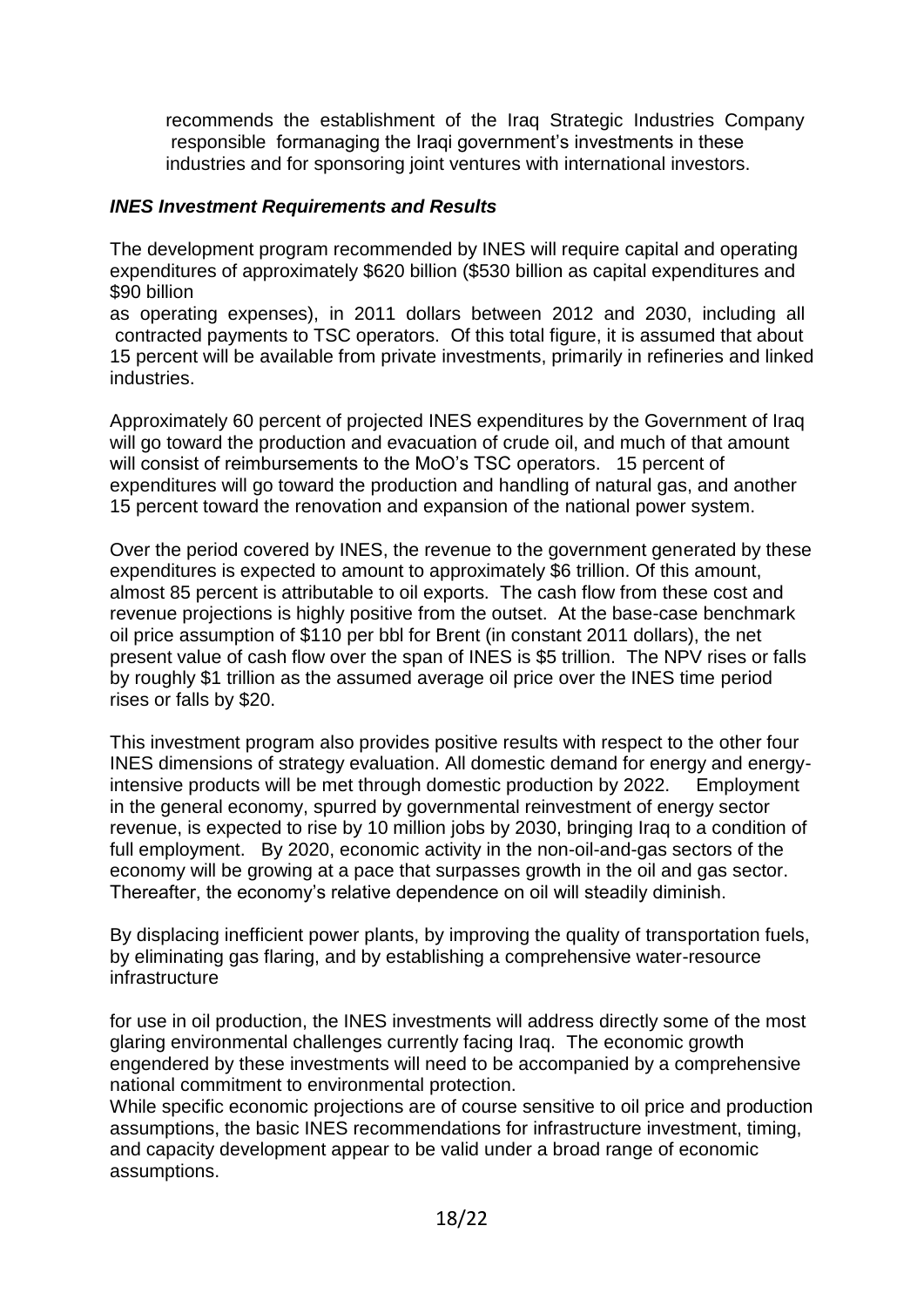In this sense, INES is a low-risk strategy.

However, successful execution of INES is subject to numerous risks. IN ES calls for infrastructure build-up at a pace well beyond anything that Iraq has managed before now. Iraq must overcome logistics bottlenecks, resource constraints, and institutional limitations to coordinate and manage multiple major initiatives. Iraq also must design and plan a long-term structure for sector governance capable of achieving the long-term INES vision. These challenges highlight the importance of institutional alignment with the INES plan.

## *Institutional Reform*

The energy sector's institutional challenges fall into two time-frames, short-term and middle- to long-term.

**Short term.** In the short term the paramount challenges concern implementation. The INES plan is front-loaded, in the sense that numerous significant infrastructure and design decisions need to be made and implemented within the next three years, all in coordination with one another. The sector's rate of investment spending will double during this period. Large numbers of contracts will need to be awarded and managed, and a greatly expanded capital plant will need to be built and operated.

Three ministries will have primary responsibility for these tasks: the Ministry of Oil, the Ministry of Electricity, and the Ministry of Industry and Minerals. INES proposes that each of these Ministries establish a task force empowered to coordinate and expedite the INES agenda within its Ministry. Because of the need for simultaneous development of oil and gas infrastructure, it is proposed that the Ministry of Oil establish two such task forces, one for oil and one for gas.

It is proposed also that each Ministry also establish an institutional reforms committee in addition to its task forces. This committee would be assigned to oversee the improvement of long-term institutional capabilities and the design of a long-term institutional structure.

The task forces and the institutional reforms committees should be chaired by a Minister or Deputy Minister. Each task force and committee should comprise 6 to 7 senior officials of its Ministry, supported by external advisors as needed. Each should have the authority to make decisions on behalf of its Ministry, and each should be held accountable for accomplishing a specific set of tasks pursuant to the INES schedule.

The MoO's Oil Task Force will be responsible for ensuring that oil production ramps up on schedule. It will monitor and expedite field works, facilitate logistics, and oversee development of the water injection infrastructure and oil evacuation infrastructure. The Gas Task Force will monitor the development of needed gas gathering, processing, and transport infrastructure, and ensure alignment with user requirements. It will commission the design of a Master Gas System that optimizes pipeline architecture, provides efficient systems of flow control, and defines appropriate technical standards and regulations for the gas system.

The MoO's Institutional Reforms Committee will be responsible for developing and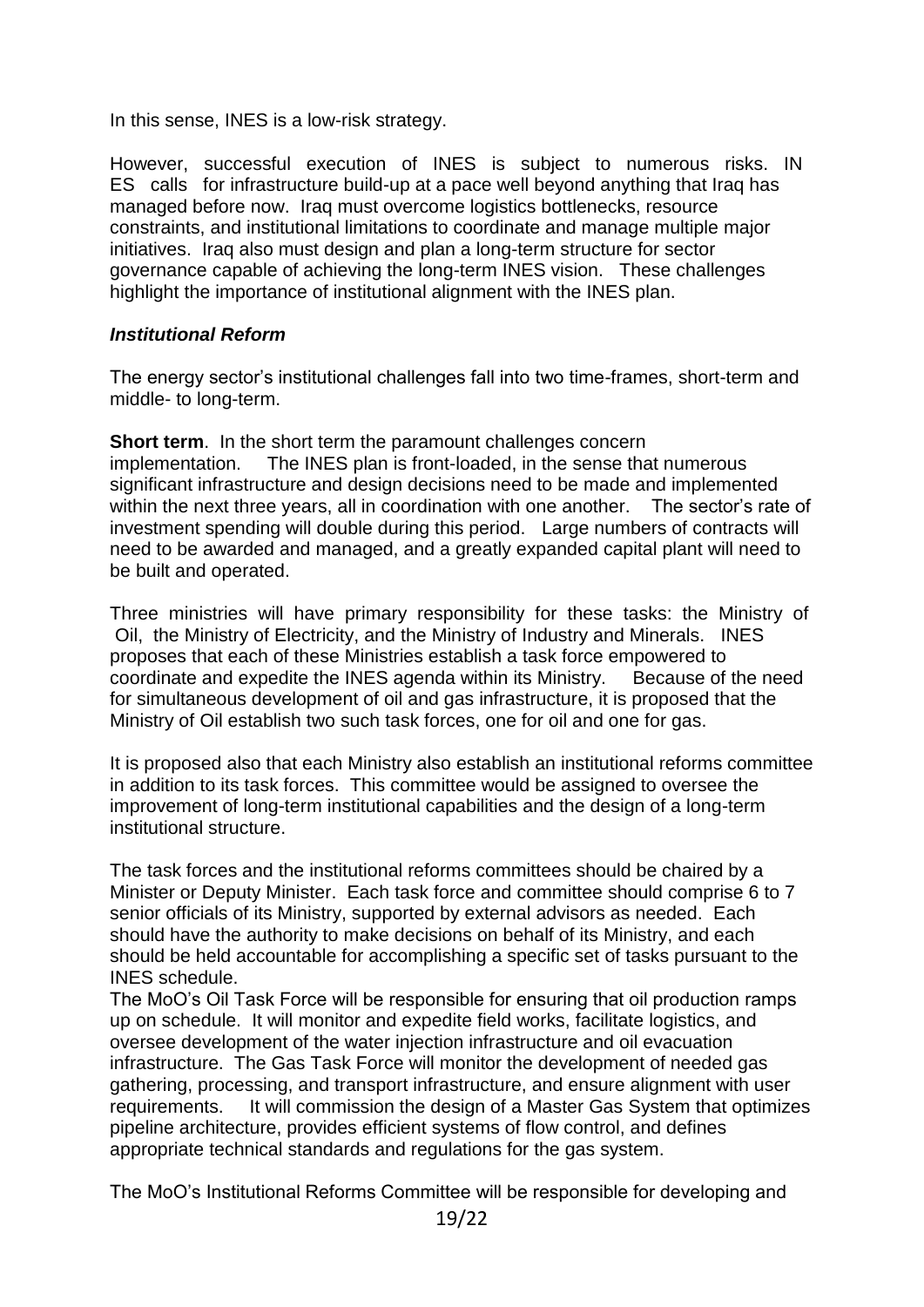overseeing a long-term agenda for building institutional capabilities and reforming institutional structures. In the short term it will establish a Petroleum Reserve Management System to help organize and analyze oil field data and support the development of long-term production targets. It also will review and revise current programs to incentivize private investment in refineries, and will recommend policies for the domestic pricing of oil products, to be implemented within the next year in order to permit industrial planning.

The MoE's Power Task Force will be responsible for ensuring that the Ministry's short-term plan for expanding and commissioning new generation capacity is accomplished on time. It will confirm that the necessary EPC contracts and fuel allocations are in place, that plant construction proceeds on schedule, that transmission is upgraded to handle new production, and that plans are in place for operating the new plants once they are commissioned. The MoE's Institutional Reforms Committee will develop a long-term agenda for capabilities improvement and institutional restructuring. It also will initiate a program for the phased introduction of Independent Power Projects (IPPs) into the Ministry's generation portfolio.

Finally, the MoE will establish a Loss Reduction Committee charged with deve loping a program for reducing technical and commercial losses and defining a potential role for private- sector operators of distribution systems.

The MoIM's Linked Industries Task Force will have two short-term responsibilities. The first is to establish a government-owned Iraq Strategic Industries Company to coordinate and sponsor joint ventures in petrochemicals, fertilizers, steel, and aluminum. The second is to establish an Industrial Park Authority with the authority and resources to develop a major industrial park near Basra to provide shared infrastructure and facilities support to strategic export industries. The Ministry's Institutional Reforms Committee will be responsible for developing long-term plans for capabilities improvement, Ministry restructuring, and promotion of local content in industry.

**Medium to Long term.** In the medium to long term, Iraq's energy sector needs to adopt institutional reforms that will equip it to oversee lasting growth and value creation. Because hydrocarbon resources and their energy derivatives will dominate Iraq's economy for the foreseeable future, Iraq's future prosperity will depend to a large degree on the professionalism, transparency, efficiency, and integrity of its energy sector management. A framework of energy governance is needed that insulates the sector from short-term political

pressure and allows sector managers to focus on the economic performance of their businesses.

The Industry Reforms Committees within each Ministry will be responsible for four issues that are central to establishing this kind of institutional environment. During the short term, these committees will develop plans addressing these issues; in the medium term the Ministries will implement those plans.

#### *Capability development***.**

Each Ministry needs to expand and strengthen its base of professional skills. Skills are particularly needed in the areas of contracting, project management, operations and maintenance, planning, regulation, and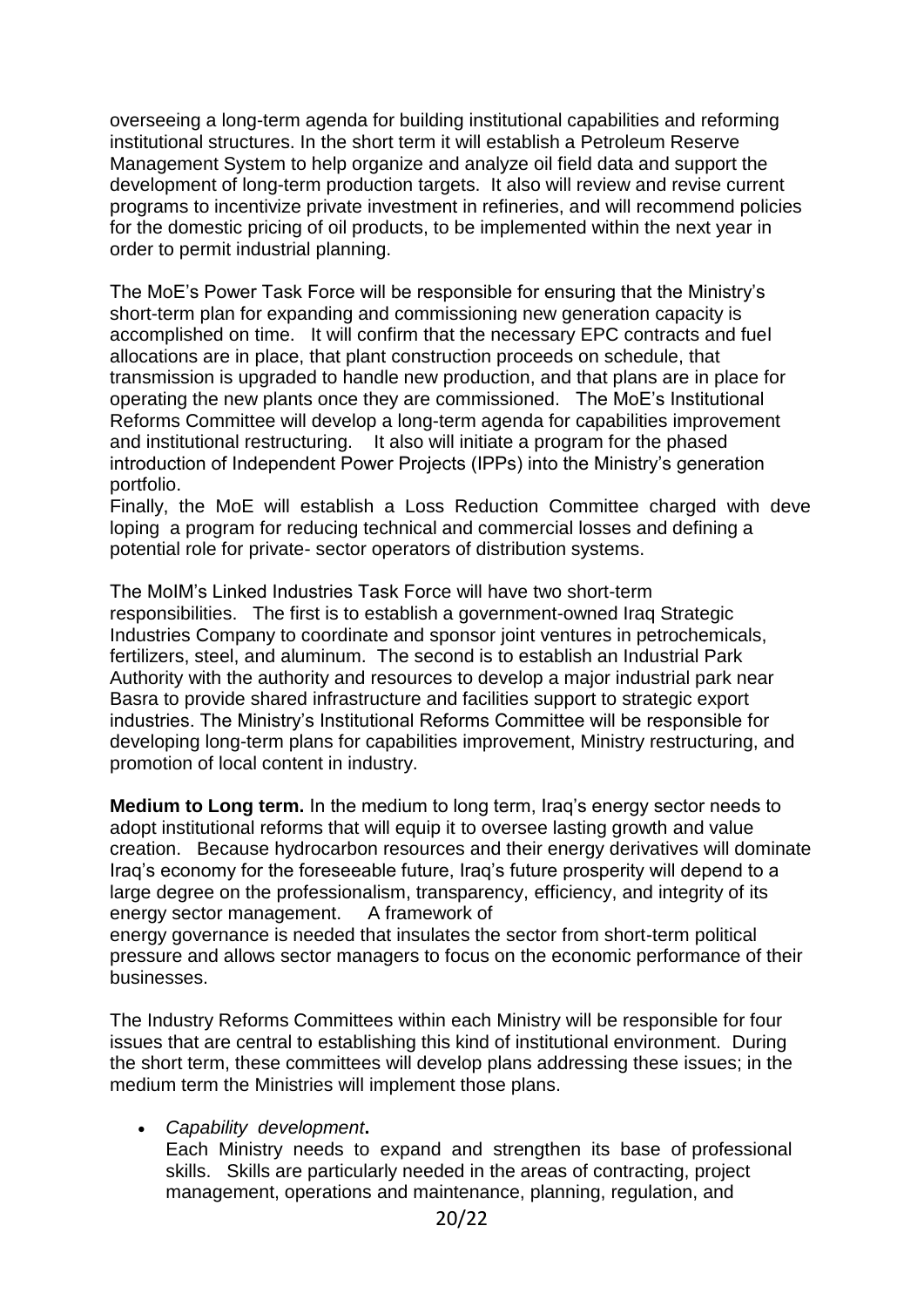environmental management. Each Ministry needs an aggressive program to recruit, hire, and train skilled personnel. It also should work with national universities to develop programs of classroom and on-the-job technical and managerial training. In addition, each Ministry should work with its international contractors to incorporate training opportunities for Iraqis into their construction and management services.

- *Institutional design.* Governance of the energy sector should be characterized by (1) clear separation and accountability for the policy, regulatory, and operational aspects of governance; (2) unambiguous distribution of responsibility between federal and regional authority; (3) corporatized structures for the entities responsible for operations, and (4) unbundling of operational responsibilities to the extent needed for transparency, economic coherence, and competitive readiness. INES provides institutional design recommendations in these areas for each Ministry, for consideration by that Ministry's Institutional Reform Committee.
- *Private sector involvement.* Participation by international investors provides not only a source of capital to the energy sector but also a source of investment discipline. International investors in Iraq would introduce international standards of financial accountability and transparency, serve as a reality check on the economic viability of investments, and provide a path for the introduction of world-class technology and expertise. Each Ministry should explore opportunities for expanding private-sector participation opportunities and attracting private sector investment. It also should establish programs to encourage and develop local private-sector content in its sphere of operation in order to expand and diversify Iraq's private economy.
- *Pricing.* Many of Iraq's energy products, most notably power, are priced at levels that have little relationship to their cost of production or their opportunity cost. Over the long run this misalignment leads to resource inefficiency, creates barriers to competition, and makes it difficult to establish a workable market environment. Over the course of INES, indirect subsidization of energy pricing through non-economic pricing should be gradually phased out.

#### *INES Governance*

INES establishes a highly ambitious set of objectives, many of which are scheduled for achievement in the initial, short-term phase. The expansion of oil production, the installation of gas infrastructure, and the elimination of power shortages cannot be delayed without great cost to the economy, the environment, and to the well-being of the Iraqi people.

Once these short-term objectives are accomplished, a strong foundation will be laid for long- term development. The energy sector at that point will have momentum for accomplishing the significant objectives that lie beyond 2015.

The short term is the point of critical risk. Objectives are front-loaded into this period, but institutions have little running room to build the capabilities needed.